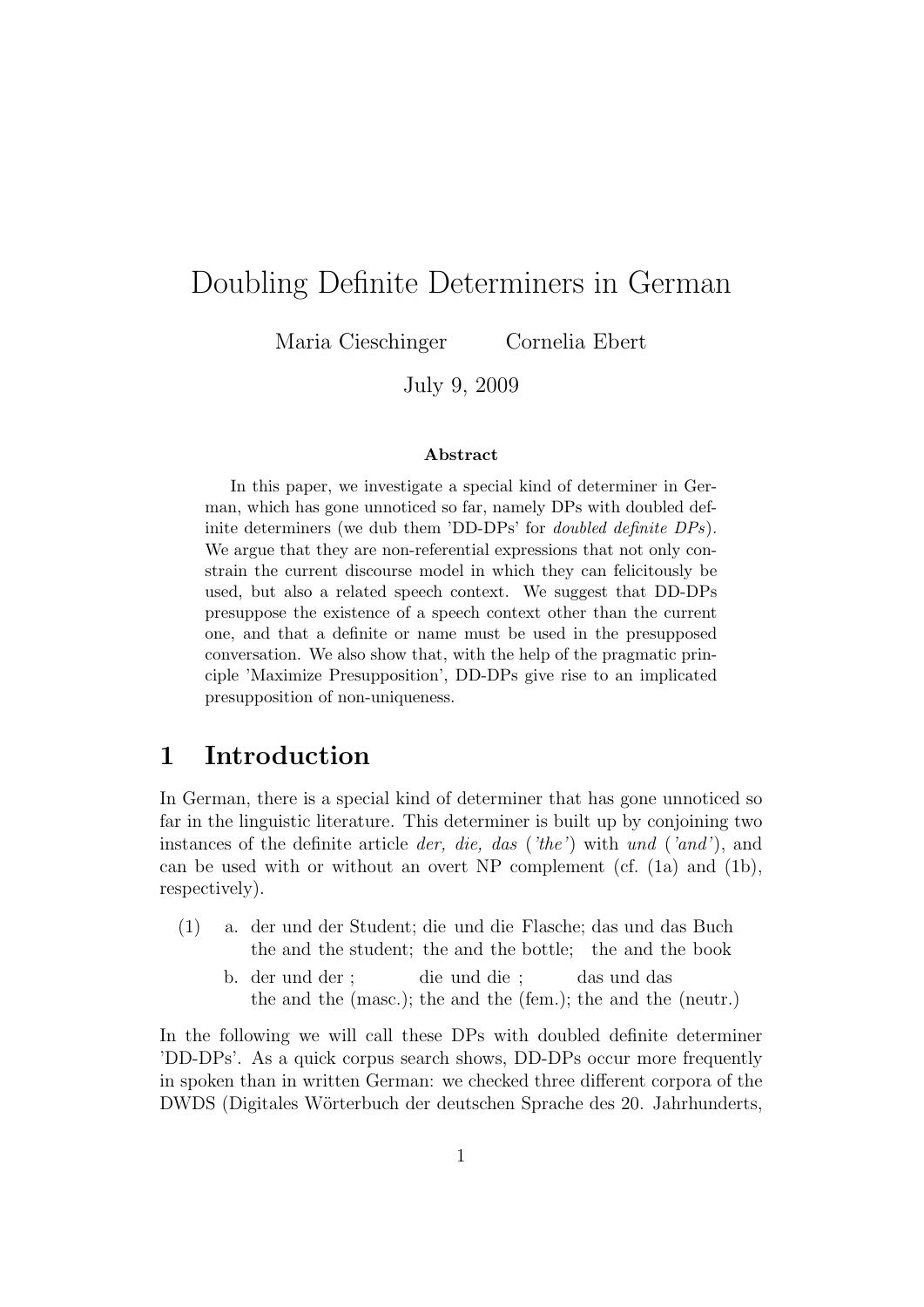www.dwds.de). The frequency of DD-DPs in the corpus of spoken language is 1.32e<sup>−</sup><sup>5</sup> , whereas it is lower in the mixed corpus and a corpus of newspaper articles  $(3.65e^{-6}$  and  $4.72e^{-7}$ , respectively<sup>1</sup>). For comparison, the specific indefinite determiner ein gewisser ('a certain') occurs with a frequency of 1,36e<sup>−</sup><sup>4</sup> in the spoken-language corpus, and is used slightly less frequently in the mixed and the newspaper corpus  $(1,02e^{-4}$  and  $2,98e^{-5}$ , respectively). The definite determiner  $der('the')$ , in contrast, is highly frequent in all three corpora (0,044 in the corpus of spoken language, 0,047 in the mixed corpus, and 0,040 in the corpus of newspaper articles). We consulted two further corpora as well (a random subset of the Web corpus deWaC and a corpus of the newspaper  $TAZ$ <sup>2</sup>, and the calculated occurrence frequencies are similar: in the Web corpus, DD-DPs occur with a frequency of 1,28e<sup>−</sup><sup>6</sup> , the specific indefinite determiner *ein gewisser* ('*a certain*') with a frequency of  $4,15e^{-6}$ , and the definite determiner der ('the') with a frequency of 0,066. The frequencies for DD-DPs, the specific indefinite determiner and the definite determiner in the newspaper corpus are  $1,20e^{-6}, 4,79e^{-6},$  and  $0,074,$ respectively. Admittedly, the frequencies of DD-DPs are not very high in all of the consulted corpora, but it should be noted that, first of all, DD-DPs occur in all five corpora and thus seem to be well-established expressions in both spoken and written German. Secondly, it is our intuition (and that of our informants) that DD-DPs are in fact very frequently used in spoken language. That this is not strongly reflected in the frequency counts might stem from the fact that the consulted corpus of spoken language is rather small, and, more generally, that there are hardly any large and balanced corpora of spoken German.

Consider the examples below for illustration of the use of DD-DPs:

 $(2)$ the ARD reports Erste berichtet, er sei nachts um 24 Uhr von dem und dem he be at night at 24 hrs. by the and the angerufen worden und habe das und das gemacht. called was and have the and the done 'The ARD reports that he was called by someone ('the and the') at 24 hrs and that he did this and that ('the and the').'<sup>3</sup>

<sup>1</sup>The corpus of spoken language contains 2.5 million tokens, the mixed corpus (DWDS-Kernkorpus) 100 million tokens, and the newspaper corpus (Berliner Zeitung) contains 252 million tokens. All three corpora are available at http://www.dwds.de.

<sup>2</sup>The random subset of the deWaC contains 89636193 tokens, the TAZ-corpus contains 96229448 tokens. Both corpora are available at http://www.cogsci.uniosnabrueck.de/∼CL/resources/index.html

<sup>3</sup>Die Zeit online 2005: Der Kanzler und die lieben Zwerge.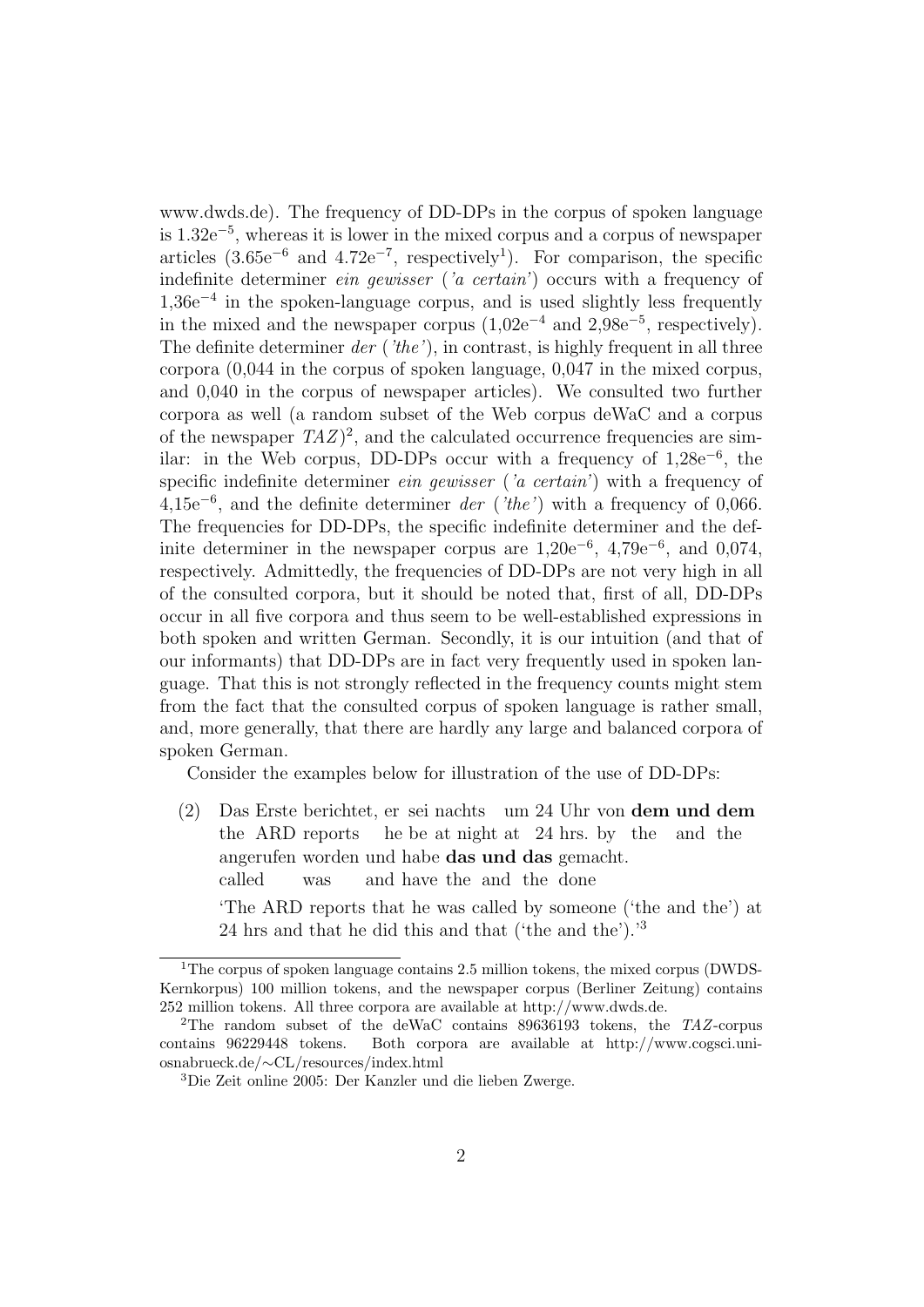- (3) Politiker, die meinen, dass man [...] für junge Frauen von 28 politicians who mean that one for young women of 28 [...] das und das machen muss, sehen das viel zu schlicht. the and the make must see this much too simple 'Politicians who think that this and that ('the and the') should be done for 28-year-old women, simplify matters too much.'<sup>4</sup>
- (4) Skrupellos unscrupulously employed lies the scientific eingesetzt [liegt der wissenschaftliche Wert von value of Umfragen nicht viel höher [...] als surveys not much higher than the claim die Behauptung, dass that neun von zehn Stars die und die Seife vorzögen. nine of ten stars the and the soap prefer 'If used unscrupulously, the scientific value of surveys is not much higher than that of the claim that nine out of ten stars would prefer a certain soap ('the and the soap').'<sup>5</sup>

Examples (2) and (3) contain DD-DPs without NP complements, whereas the DD-DP in (4) is used with an overt NP complement (Seife ('soap')). It is striking that the DD-DP is embedded under a verb of saying in (2) and under a noun that relates to a speech context in (4) (Behauptung ('claim')). In (3), on the other hand, the DD-DP is embedded under a verb that is neither a verb of saying nor does it directly relate to a speech context (meinen ('think')). It is, however, very likely that the speaker knows the opinions of the respective politicians simply because they have stated them explicitly in public discussions. This means that also in (3) the DD-DP is embedded under a verb that is connected to a certain speech context in some sense. We take it that the use of DD-DPs is only licensed in such configurations, i.e., if it is embedded under a verb of saying or a related speech context can plausibly be inferred in some other way. In particular, we suggest that DD-DPs presuppose the existence of a speech context that is not the current one, and in which a definite or proper name was used.

In this paper, we will concentrate on DD-DPs used in truly embedded contexts, i.e., in indirect speech, only. It should be noted, however, that DD-DPs can also felicitously be used in direct quotes, as the following two examples illustrate:

<sup>4</sup>Die Zeit 1/2003, Politik: Keine Verhandlungen mit einer Schill-Partei.

<sup>5</sup>Die Zeit 33/1996, Modernes Leben: Umberto Eco: Die Umfrage.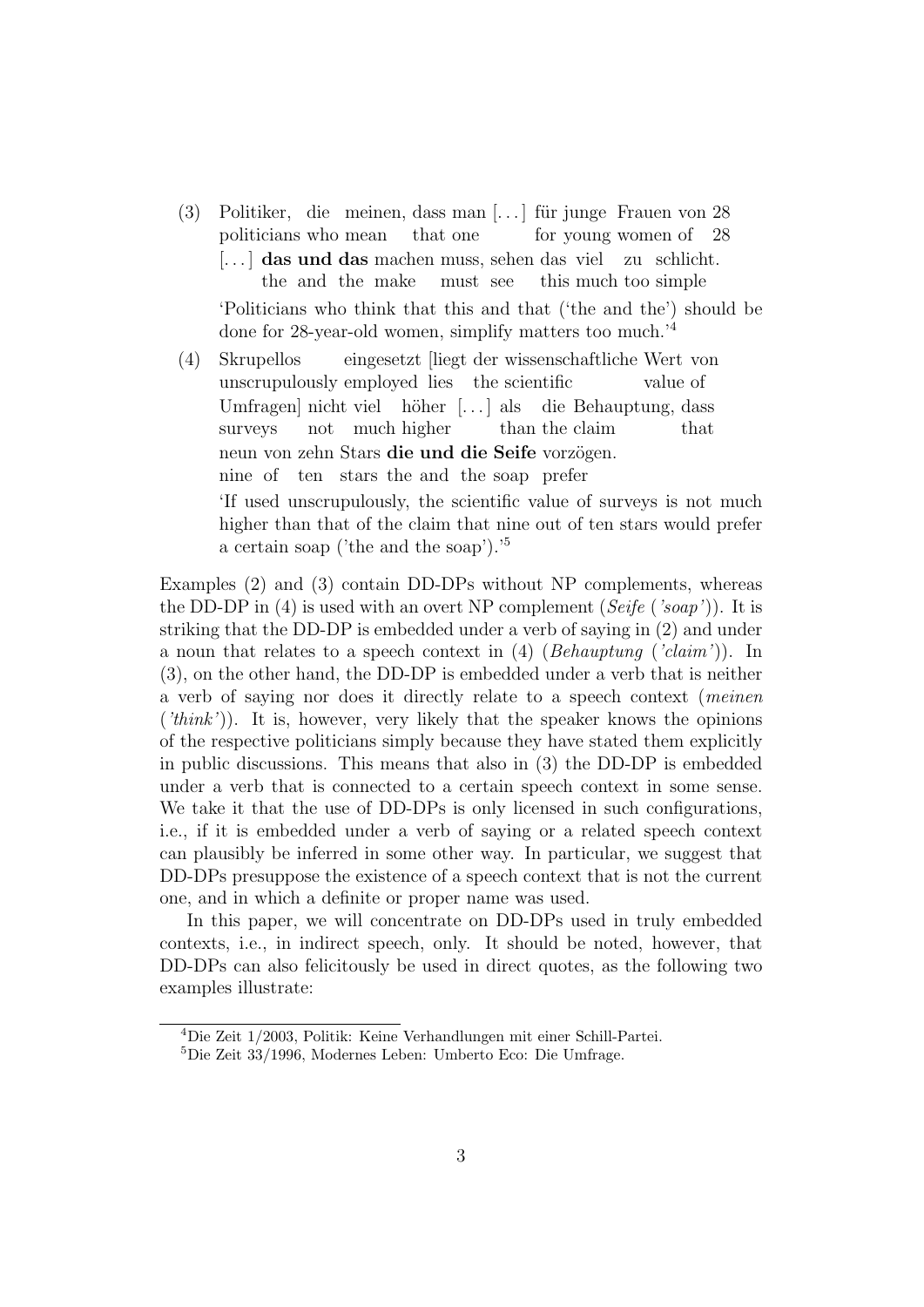- (5) Da there hear we very often you must it in the hören wir sehr häufig: Ihr müsst es in **dem und dem** and the Zeitraum schaffen, egal, timeframe get done no matter what it costs was es kostet. 'We often hear: you have to finish this within this and that ('the and the') timeframe, no matter how high the costs are.'<sup>6</sup>
- (6) Sie spielen mit der Playstation und unterhalten sich: they play with the Playstation and talk themselves the "Der und der hat Ärger gehabt in Buxtehude. Der und der ist von and the has trouble had in Buxtehude the and the is from der Schule geflogen." the school expelled

'They play with their Playstation and talk: "Someone ('the and the') got into trouble in Buxtehude. Someone ('the and the') was expelled from school."<sup>7</sup>

As noted above, however, DD-DPs are frequently used in indirect speech reports as well. In this paper we will concentrate on an analysis of DD-DPs in such indirect speech reports and leave the analysis of DD-DPs in direct quotes for future work.

Note also that, additionally to conjunctions of the definite article, adverbconjunctions can be used in German as well (e.g., dann und dann ('then and then'), da und da ('there and there'), so und so ('so and so')). In this paper, however, we will be concerned with DD-DPs only<sup>8</sup>.

# 2 Semantic and Pragmatic Characteristics of DD-DPs

As we will see in this section, DD-DPs exhibit particular characteristics regarding their interpretation, and their felicitous use is restricted to certain contexts. We will explore the behaviour of DD-DPs in detail in the following.

<sup>6</sup>Die Zeit 42/2000, Wissen, Bildung: Retter in letzter Minute

<sup>&</sup>lt;sup>7</sup>Die Zeit 46/2000, Leben: Mama, da ist Ei auf dem Teppich ...

<sup>&</sup>lt;sup>8</sup>Note that this also means that we concentrate on *das* ( $i$ the')-conjunctions used as determiners only. As the use of das und das ('the and the') in example (2) illustrates, it seems that das und das ('the and the') can also be used to refer to events, but we will refrain from an analysis of these cases in this paper.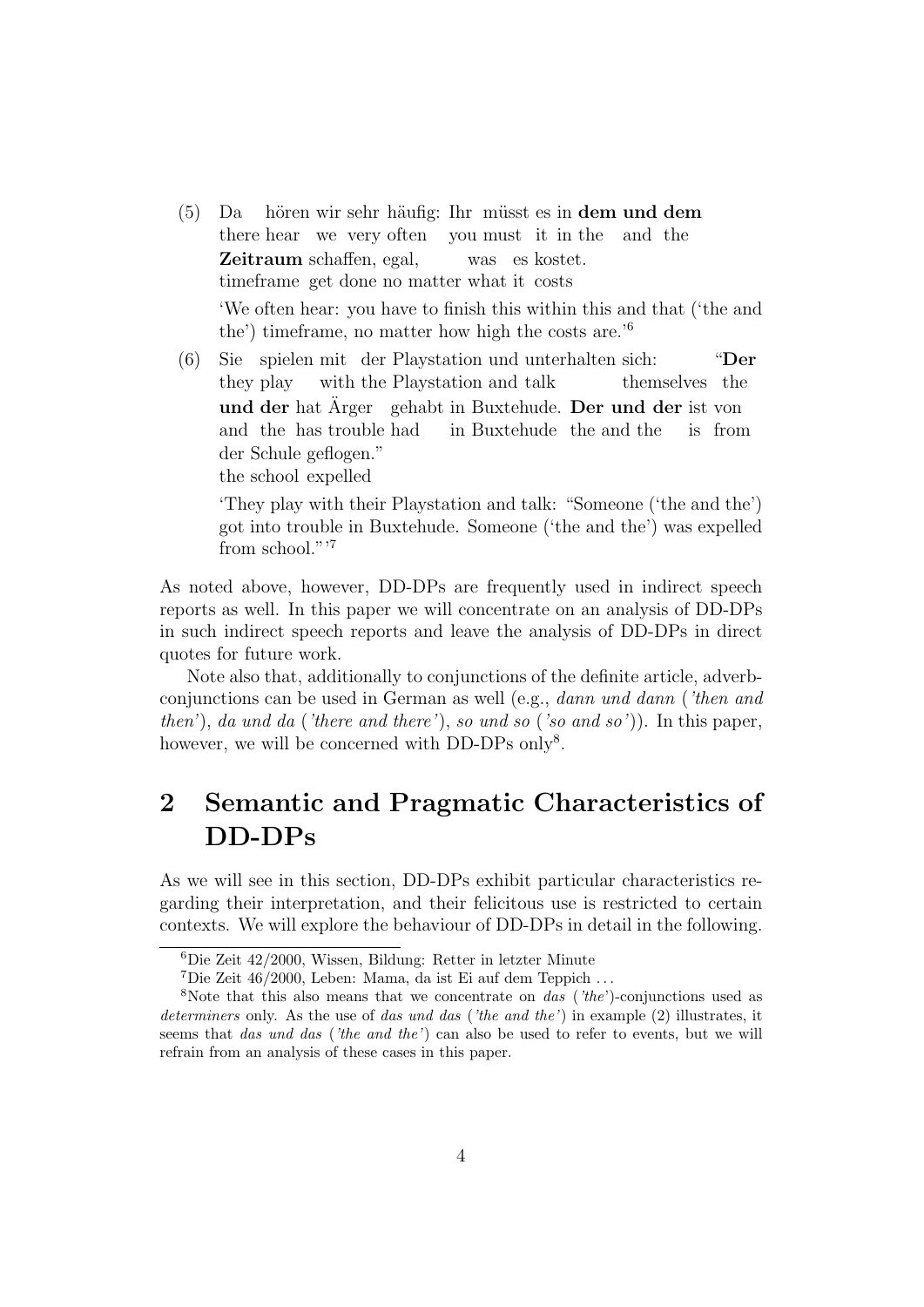#### 2.1 Non-Referential Readings of DD-DPs

Looking at examples (2) and (4) above, it might be tempting to conclude that DD-DPs not only presuppose a speech context in which a definite description or proper name was used, but also that they are referential expressions themselves and have to refer to particular individuals<sup>9</sup>. In contrast to definite descriptions and proper names, however, DD-DPs can also be used non-referentially (cf.  $(7)$  and  $(8)$ ).

- (7) Wenn ich behaupte, der und der schreibe wie Mankell, glaubt when I claim the and the write like Mankell believes jeder everyone immediately to understand what I sofort zu verstehen, was ich meine. mean 'If I claim that someone ('the and the') writes like Mankell, then everyone immediately believes to know what I mean.'<sup>10</sup>
- (8) Niemand hört gerne, dass er die und die Entscheidung falsch nobody hears gladly that he the and the decision wrong getroffen hätte. decided would-have 'Nobody likes to hear that he chose wrongly on some ('the and the') occasion.'

In both cases, the DD-DP is in the scope of another quantifier: in (7) the DD-DP is embedded under a universal quantifier over possible worlds that is triggered by the conditional, and the DD-DP in (8) is in the scope of the quantifier niemand ('nobody'). The value of the DD-DP varies with the values of other quantifiers in (7) and (8) and can thus not be referentially fixed. In other words, the speaker is not referring to a particular author or a particular decision, respectively.

Furthermore, DD-DPs exhibit the same scope ambiguities as ordinary indefinites (cf. (9) and (10), cf. also Sudo, 2008, ex. 18, on Japanese whdoublets):

(9) Zwei Drittel der Leute mutmaßten, dass ein Teilnehmer two thirds the people speculated that some participant gewinnen wird. win will

 $9$ We often translate DD-DPs without an NP complement with indefinites like *someone* or those with NP complements with some or a certain in English. Although this might not be the best translation, it is the best we could come up with. Non-German native speakers should bear in mind that DD-DPs involve only the definite article and do not realize any kind of overt indefiniteness marking.

<sup>10</sup>Die Zeit online 2005: Der Mord und die Grenzen des Verstehens.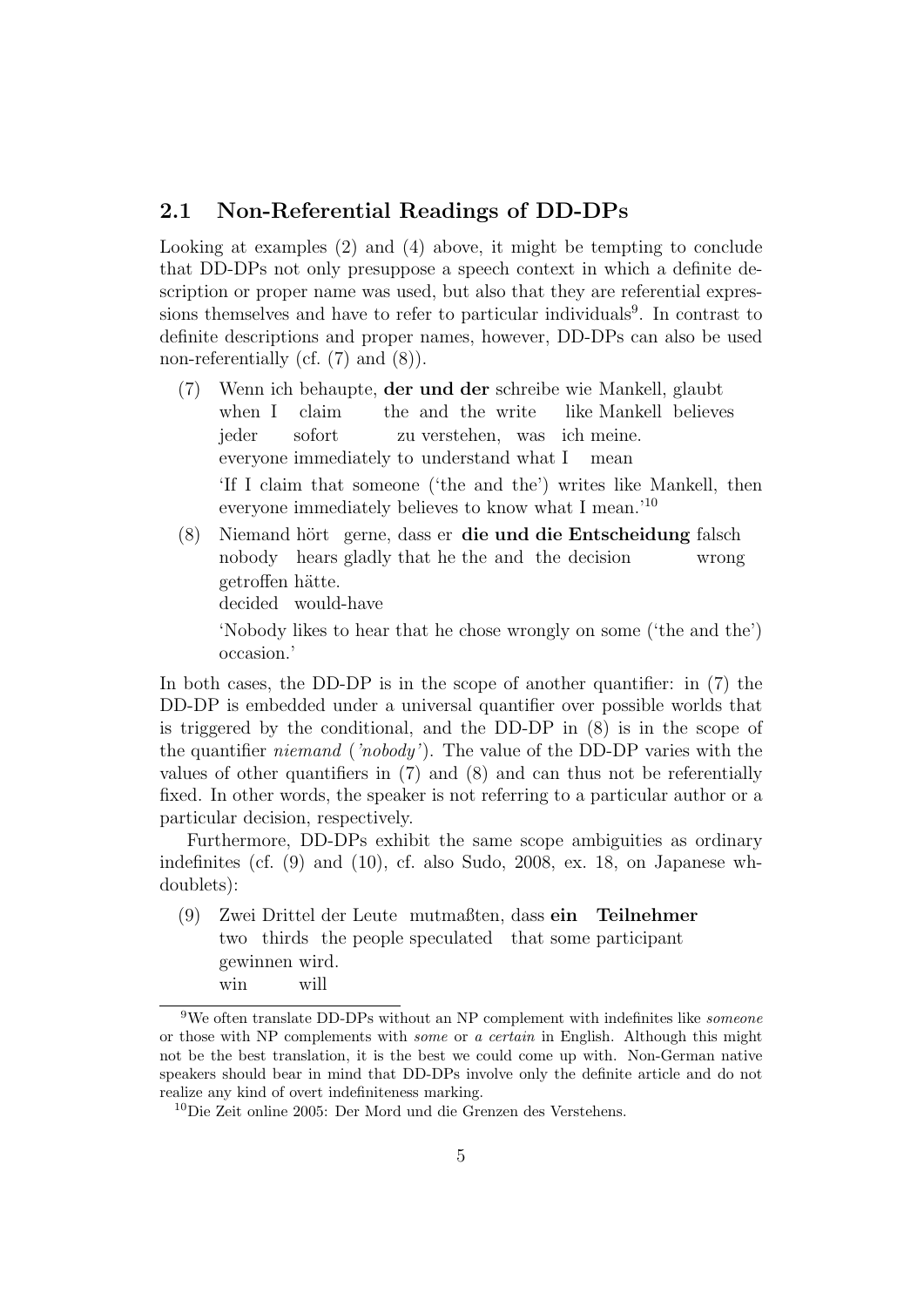'Two thirds of the people speculated that some participant will win.'

- (10) Zwei Drittel der Leute mutmaßten, dass der und der gewinnen two thirds the people speculated that the and the win wird.
	- will

'Two thirds of the people speculated that someone ('the and the') will win.'

Just as the indefinite in (9), the DD-DP in (10) can take either wide or narrow scope over the numeral (der und der  $\langle 2/3 \rangle$  or  $\langle 2/3 \rangle$  der und der, respectively). The wide-scope reading of the DD-DP could be paraphrased along the lines of 'there is someone, and two thirds of the people speculated that that person will win', i.e., the person that is speculated to win is the same for each member of the set 'two thirds of the people'. The narrow-scope reading, on the other hand, allows the speculated winner to be different for each one of the two thirds of the people. This could then be paraphrased as 'For each member x of the set 'two thirds of the people' there is someone  $(y)$ , such that x speculated that y will win'.

To sum up, the value of a DD-DP is not referentially fixed when the DD-DP is in the scope of another quantifier, and DD-DPs show the same scope ambiguities as ordinary indefinites. We therefore analyse DD-DPs as non-referential expressions, even though, at first glance, they seem to be used to refer to particular individuals.

## 2.2 Embedding Under Verba Dicendi and the Existence of a Related Speech Context

As we noted above, DD-DPs occur very frequently embedded under so-called verba dicendi, i.e., verbs of saying like say, report, state, etc. If such a verb is missing or a verb that relates to a speech context cannot plausibly be inferred from the context, the use of a DD-DP is unacceptable (cf. the contrast between  $(11)$  and  $(12)$ ).

- (11) #Die und die ist von der Schule geflogen. the and the is from the school expelled #'Someone ('the and the') has been expelled from school.'
- (12) Luise hat gesagt, dass die und die von der Schule geflogen ist. Luise has said that the and the from the school expelled was 'Luise said that someone ('the and the') has been expelled from school.'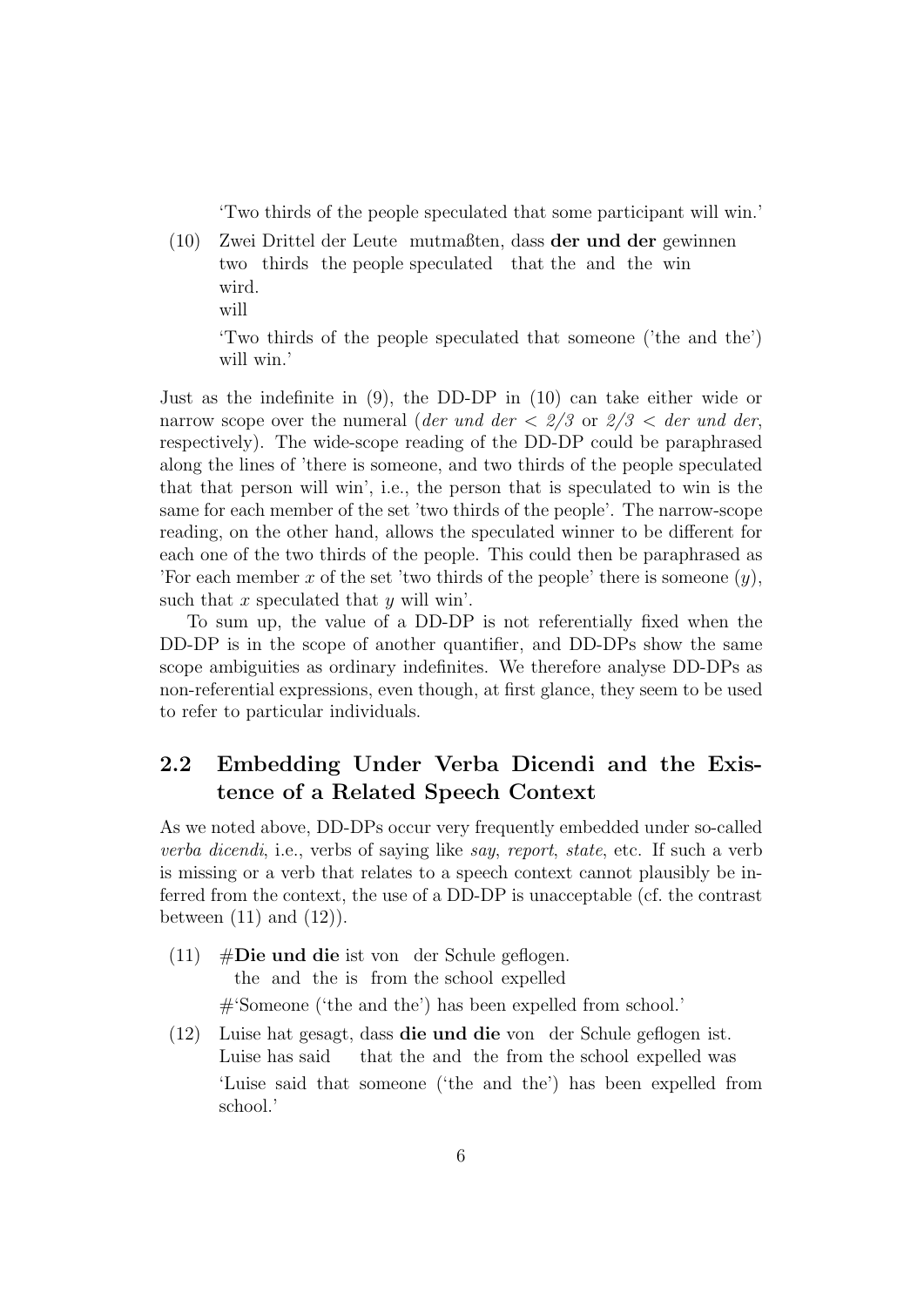The out-of-the-blue utterance in (11) does not contain a verbum dicendi, nor can a verb that points to a speech context be inferred, and the DD-DP can thus not be used felicitously. The DD-DP in  $(12)$ , on the other hand, is embedded under a verbum dicendi (sagen ('say')) and its use is felicitous. In contrast, the verbs in example  $(13)$  below  $(glauben ('believe')$ and *bedauern* ('regret')) are not verbs of saying, and the standard readings of these sentences are unacceptable.

(13) #Luise glaubt / bedauert es, dass die und die von der Schule Luise believes regrets it that the and the from the school geflogen ist. expelled was #'Luise believes / regrets that someone ('the and the') has been expelled from school.'

We take it that DD-DPs are generally used to indicate that the speaker is reporting something that has been stated in a speech context that is not the current one. Verba dicendi are normally used to make this relation to a different conversation explicit. The standard readings of sentences like those in (13), therefore, are unacceptable because the relevant verb is missing. It is, however, sometimes possible that such a verb can be inferred, even though it is not realized overtly, thus making the use of a DD-DP felicitous. The sentences in (13) could, e.g., in some situations, be interpreted in the following way: the hearer can infer from the speaker's utterance (and, in particular, from her using a DD-DP) that Luise has voiced her beliefs or regrets explicitly in a conversation that the speaker had with her, i.e., that there is indeed a speech act that the speaker is reporting. The sentences in (13) could then be paraphrased along the lines of 'Luise said that she believes / regrets that somebody has been expelled from school'<sup>11</sup> .

#### 2.3 Relatedness to a Definite or Name

Additionally to indicating that the speaker is conveying information that was acquired in a speech context that is not the current one, the use of DD-DPs also indicates that a definite description or proper name was used in that conversation (cf. the contrast between (14) and (15)).

(14) a. Previous conversation between the speaker and Luise:

<sup>11</sup>Note that this explanation is similar to the one we sketched above with regard to example (3).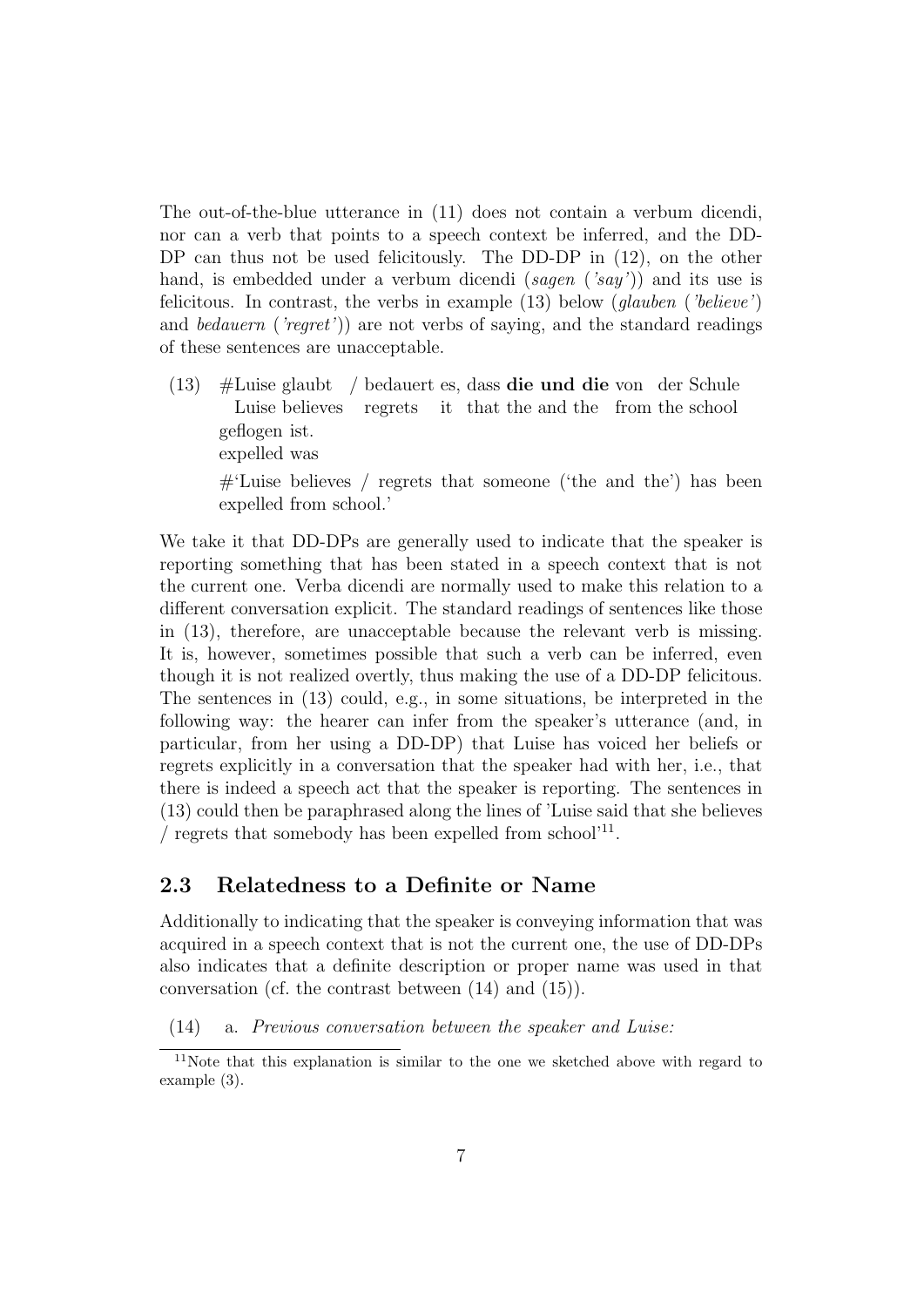Luise: Der Student aus München / Ludwig hat schon Luise: the student from Munich Ludwig has yet wieder das Fenster offen gelassen. again the window open left

'Luise: The student from Munich / Ludwig left the window open, yet again.'

b. Speaker to hearer:

Luise hat sich Luise has herself yet again complained the and the mal wieder beklagt, der und der hätte would-have yet schon wieder das Fenster offen gelassen. again the window open left

'Luise complained again that someone ('the and the') left the window open, yet again.'

(15) a. Previous conversation between the speaker and Luise:

Luise: Irgendjemand / Ein Freund von mir aus Luise: someone a friend of mine from München hat schon wieder das Fenster offen gelassen. Munich has yet again the window open left

'Luise: Someone / A friend of mine from Munich left the window open, yet again.'

b. Speaker to hearer:

#Luise hat sich Luise has herself yet again complained the and the mal wieder beklagt, der und der hätte would-have yet schon wieder das Fenster offen gelassen. again the window open left

#'Luise complained again that someone ('the and the') left the window open, yet again.'

In both cases, the speaker is conveying information she acquired in a previous conversation with Luise. In  $(14a)$ , a definite description (*der Student aus*) München ('the student from Munich')) or a proper name  $(Ludwig)$  was used and the speaker was able to uniquely identify the referent in that conversation. The use of a DD-DP is felicitous in the report in (14b). In contrast, an indefinite (irgendjemand ('someone') or ein Freund von mir aus München ('a friend of mine from Munich')) is used in  $(15a)$ , and the use of a DD-DP in the continuation in (15b) is infelicitous. Note that also the use of the specific indefinite *ein Freund von mir aus München ('a friend of mine from*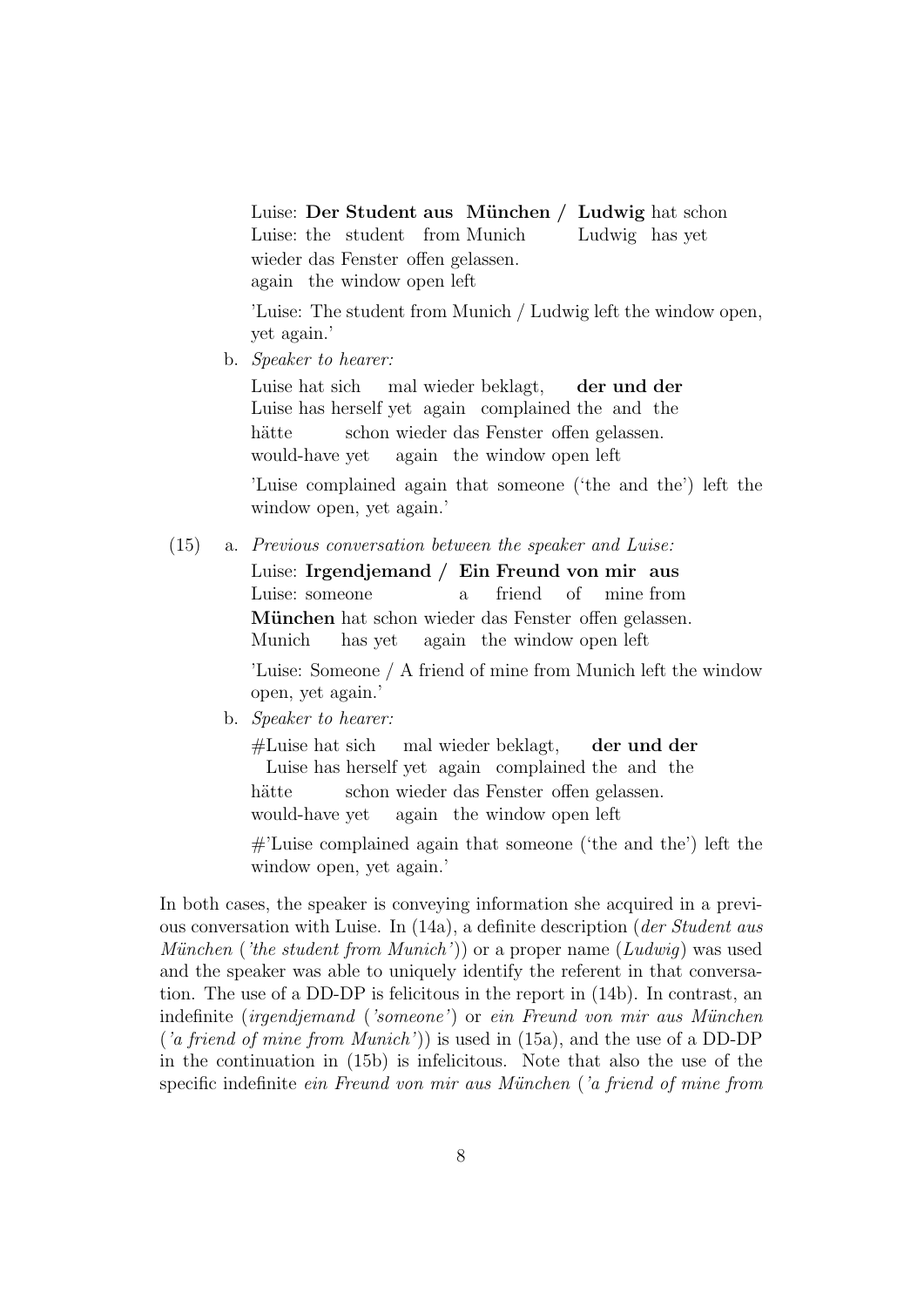Munich') does not render (15b) felicitous, although it is usually assumed that the speaker can uniquely identify the individual she is referring to.

The requirement that a definite or proper name be used in the conversation that the DD-DP presupposes appears to be very strict, as the following example illustrates:

(16) a. Previous conversation between the speaker and Luise:

Luise: Ich habe gestern Luise: I have yesterday someone jemanden / einen Mann a man kennengelernt, der mir gut gefallen hat. Er hat mich ins met who me good appealed has he has me to the Kino cinema invited eingeladen.

'Luise: Yesterday I met someone / a man who I liked. He invited me to the cinema.'

b. Speaker to hearer:

#Luise hat gesagt, sie hätte Luise has said she would-have the and the den und den kennengelernt. met

#'Luise said that she met someone ('the and the').'

c. Speaker to hearer:

Luise hat gesagt, der und der hätte Luise has said the and the would-have her to the cinema sie ins Kino eingeladen. invited

'Luise said that someone invited her to the cinema.'

In (16a), Luise introduces a new discourse referent with the help of a (complex) indefinite and later refers to that referent by using a pronoun. The sentence in (16b), in which the DD-DP can be regarded as substituting the indefinite, is not acceptable, whereas the DD-DP is used felicitously in the continuation in (16c). It seems that the acceptability of a DD-DP strongly depends on the linguistic expression that it relates to: even though, at the point in time at which the current conversation takes place, it is possible to uniquely identify the referent of the indefinite jemand ('someone') or ein Mann ('a man'), the use of a DD-DP is infelicitous. Luise uttered the indefinite, however, because the speaker was not able to uniquely identify the referent at the time (otherwise, following general conversational maxims,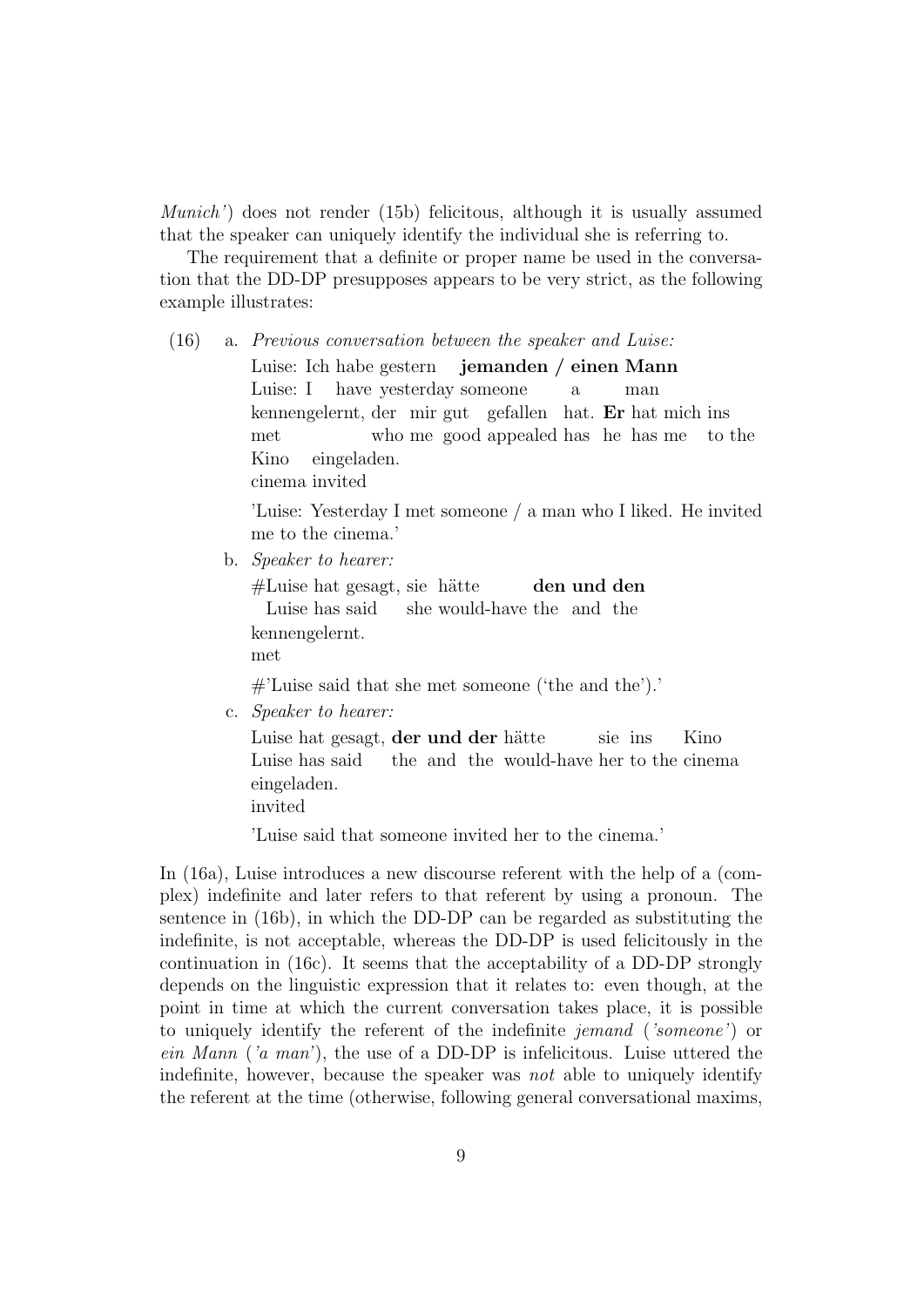Luise would have used a definite description or a proper name). In contrast, the pronoun, which we treat on a par with definite descriptions (cf. Elbourne 2005, and many others), allows for the felicitous use of a DD-DP in the speech report in (16c).

In most of the examples we discussed so far, the conversation the speaker is presupposing was assumed to have taken place sometime before the current speech context. It also seems that in many cases the speaker is conveying information that she herself acquired in a previous conversation (cf., e.g., examples  $(13)$ – $(16)$ ), and that she knows whether a definite description or proper name was used in that conversation. It should be noted, however, that, strictly speaking, the presupposed speech act need not necessarily have occurred previously to the current one, but the speaker can also refer to hypothetical or future conversations (for illustration cf. (17) and (18)). Furthermore, in some cases, the speaker was not (or will not be) a participant of the relevant conversation.

(17) Morgen tomorrow meet I myself with Luise she will me surely treffe ich mich mit Luise. Sie wird mir sicherlich wieder erzählen, dass der und der ihr auf die Nerven gegangen again tell that the and the her on the nerves gone ist. is

'I'll meet Luise tomorrow. She will probably tell me again that someone ('the and the') got on her nerves.'

(18) Klaus trifft sich Klaus meets himself tomorrow maybe morgen vielleicht mit Luise. Sie wird ihm with Luise she will him sicherlich wieder erzählen, dass der und der ihr auf die Nerven surely again tell that the and the her on the nerves gegangen ist. gone is 'Klaus may meet Luise tomorrow. She will probably tell him again that someone ('the and the') got on her nerves.'

In (17), the speaker is not reporting a previous conversation in which she acquired certain information, but she is rather hypothesizing about a future conversation she will have with Luise. In (18), a slightly more complicated version of (17), the conversation that the DD-DP links up to has not yet taken place and may even never actually occur, and the speaker will most likely not be a participant of that conversation either, i.e., she is talking about a possible future conversation between Klaus and Luise. Nonetheless,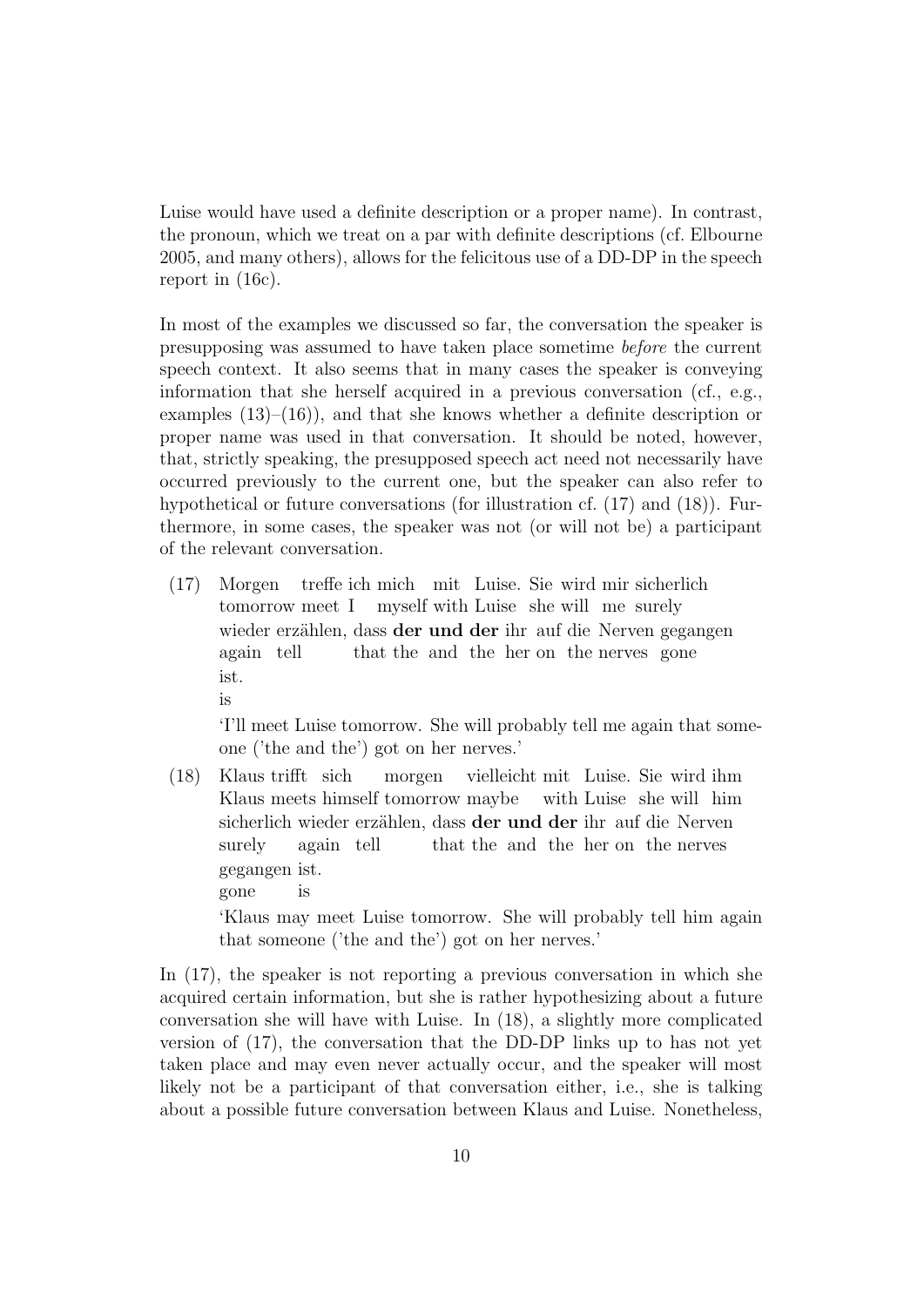the use of the DD-DP is felicitous. Similar considerations apply to examples  $(7)$  and  $(8)$  as well (repeated here as  $(19)$  and  $(20)$ ):

- (19) Wenn ich behaupte, der und der schreibe wie Mankell, glaubt when I claim the and the write like Mankell believes jeder everyone immediately to understand what I sofort zu verstehen, was ich meine. mean 'If I claim that someone ('the and the') writes like Mankell, then everyone immediately believes to know what I mean.'<sup>12</sup>
- (20) Niemand hört gerne, dass er die und die Entscheidung falsch nobody hears gladly that he the and the decision wrong getroffen hätte. decided would-have 'Nobody likes to hear that he chose wrongly on some ('the and the') occasion.'

As we noted above, the DD-DPs in (19) and (20) are in the scope of another quantifier and their values are not referentially fixed. The universal in (19) quantifies over possible worlds, so the DD-DP can be regarded as being related to possible speech contexts. The speaker is thus not reporting information she acquired in a previous speech act, but she will have to be present in all possible contexts satisfying the antecedent of (19) (since she is the one making claims about someone's writing like Mankell), and she will have to use a definite description or proper name in each case as well in order to fulfil the requirements on the felicitous use of DD-DPs. In (20), on the other hand, the speaker need not even be a participant of the conversations that *niemand* ('nobody') quantifies over. We suggest that it is indeed not necessary that the speaker knows whether a definite description or proper name is used in the relevant conversation, but her utterance will only be evaluated as being felicitous *if*, in the presupposed conversation(s), a definite is in fact used.

### 2.4 The NP Complement of DD-DPs

We saw above that DD-DPs can be used with or without an overt NP complement. It seems, however, that there is an interpretative difference between the two forms (cf. the contrast between  $(21)$  and  $(22)$ ).

<sup>12</sup>Die Zeit online 2005: Der Mord und die Grenzen des Verstehens.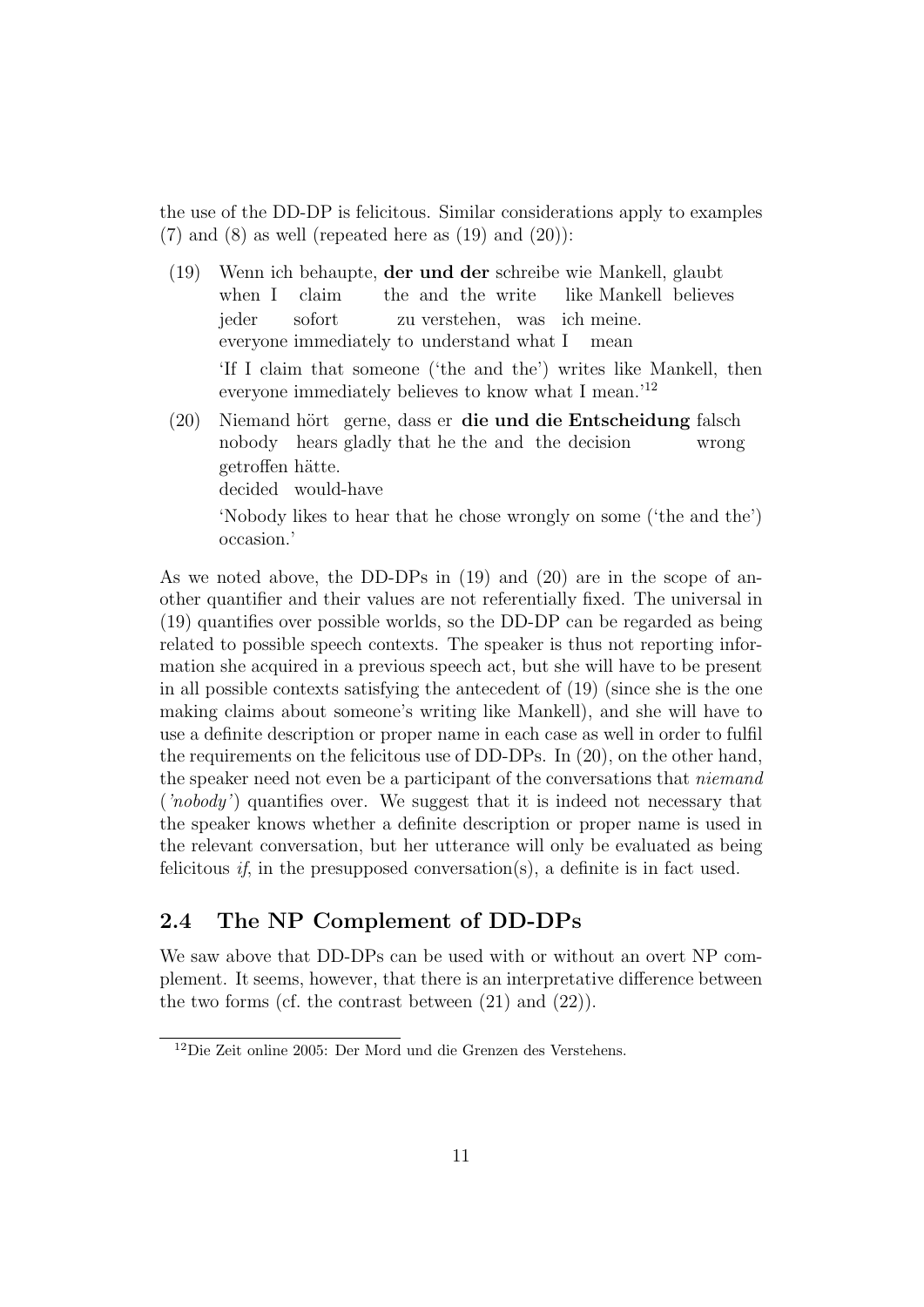- (21) Luise hat sich Luise has herself complained the and the would-have yet beklagt, der und der hätte schon wieder das Fenster offen gelassen. again the window open left 'Luise complained that someone ('the and the') left the window open, yet again.'
- (22) Luise hat sich Luise has herself complained the and the assistant beklagt, der und der Mitarbeiter von of Peter hätte Peter would-have yet schon wieder das Fenster offen gelassen. again the window open left 'Luise complained that some ('the and the') assistant of Peter left the window open, yet again.'

As stated above, a definite or proper name must have been used in the conversation the speaker is reporting. But if the DD-DP is used with an NP complement, as in (22), it additionally indicates that the restrictor set of the DD-DP is not a singleton, i.e., that Peter has more than one assistant. The example in (23) makes this even more obvious.

(23) a. Previous conversation between the speaker and Luise: Luise: Der neuste Mitarbeiter von Peter hat schon wieder Luise: the newest assistant of Peter has yet again das Fenster offen gelassen. the window open left

'Luise: Peter's latest assistant left the window open, yet again.'

b. Speaker to hearer:

Luise hat sich Luise has herself complained the and the assistant beklagt, der und der Mitarbeiter von of Peter hätte Peter would-have yet schon wieder das Fenster offen gelassen. again the window open left

'Luise complained that one of Peter's assistants ('the and the assistant of Peter') left the window open, yet again.'

It is clear from Luise's utterance that Peter has more than one assistant and that she is talking about one of them. The use of the DD-DP der und der Mitarbeiter von Peter ('the and the assistant of Peter') is felicitous because there are several referents the DD-DP could in principle be related  $\text{to}^{13}$ .

<sup>&</sup>lt;sup>13</sup>Note that the English translation *one of Peter's assistants* corresponds to our observations.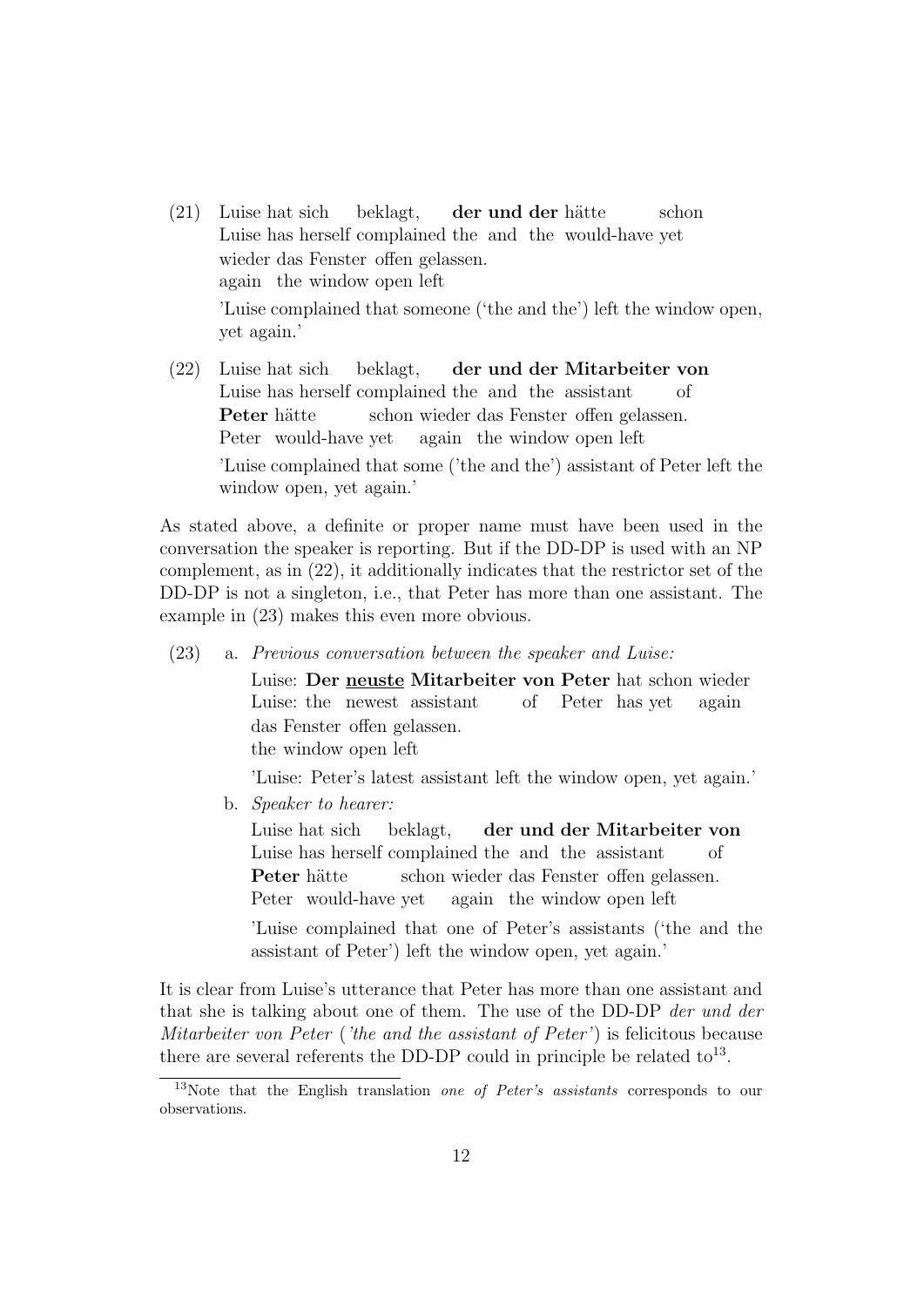In contrast, in (24), a slightly modified version of (23), the follow-up utterance with a DD-DP with NP-complement is infelicitous.

(24) a. Previous conversation between the speaker and Luise:

Luise: Der Mitarbeiter von Peter hat schon wieder das Luise: the assistant of Peter has yet again the Fenster offen gelassen. window open left

'Luise: Peter's assistant left the window open, yet again.'

b. Speaker to hearer:

Luise hat sich Luise has herself complained the and the beklagt, der und der (#Mitarbeiter assistant von Peter) hätte of Peter would-have yet schon wieder das Fenster offen again the window open gelassen. left

'Luise complained that one of Peter's assistants ('the and the (#assistant of Peter)') left the window open, yet again.'

The use of the definite in (24a) indicates that Peter has only one assistant. We take it that, since DD-DPs with an NP complement indicate that the restrictor NP denotes a non-singleton set, the use of a DD-DP in (24b) is infelicitous. An DD-DP without an NP complement, in contrast, can be used felicitously in such a context.

## 2.5 Summary of the Semantic and Pragmatic Characteristics of DD-DPs

Taking all of the above observations into account, here is a short summary of the characteristics regarding the interpretation of DD-DPs and their distributional restrictions:

 $DD-DPs...$ 

- (i) . . . are non-referential expressions.
- (ii) . . . presuppose the existence of a conversation other than the current one and hence are usually embedded under verba dicendi (sometimes the existence of a verb that relates to a speech context has to be inferred).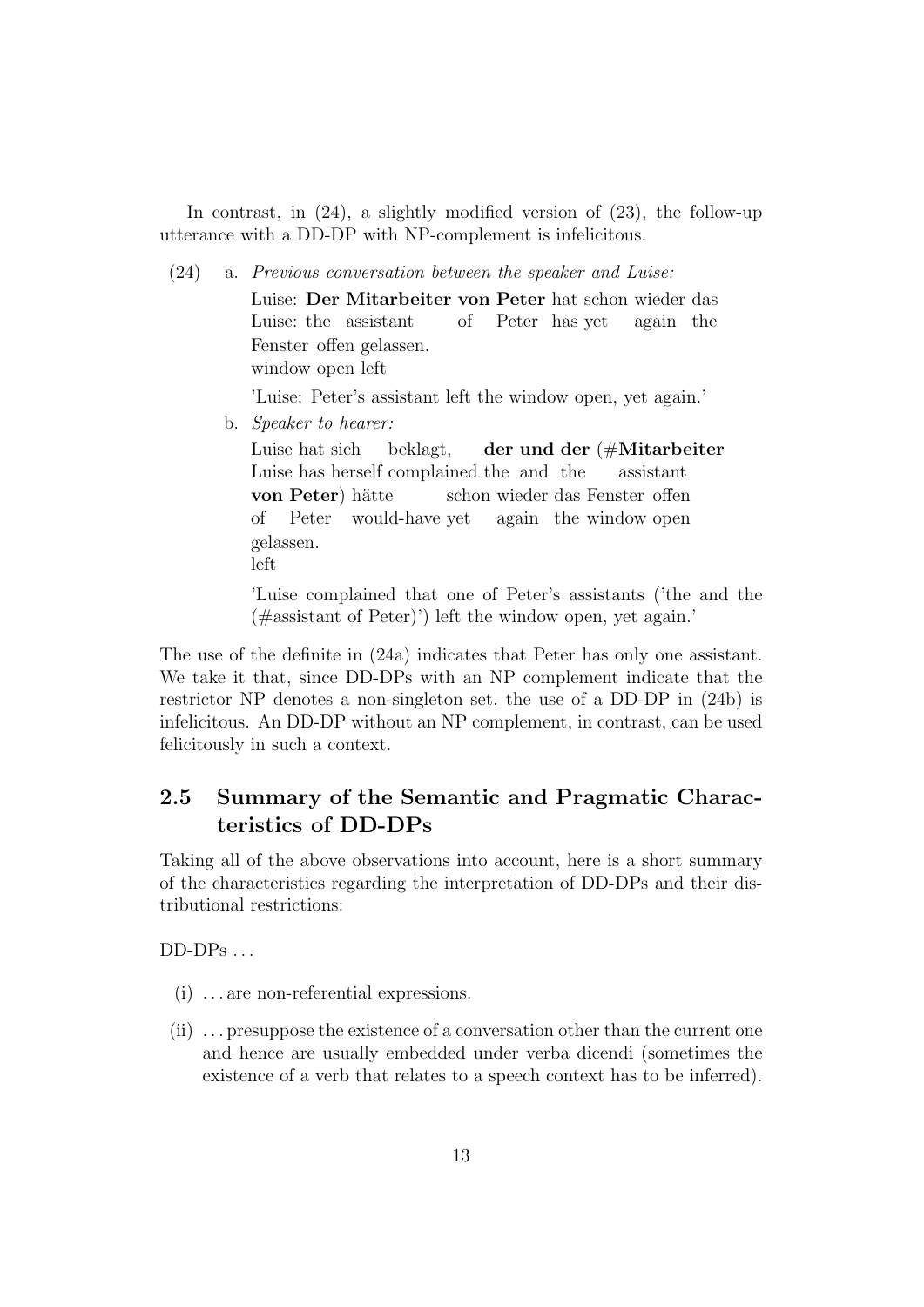- (iii) . . . also presuppose that a definite description or a proper name is used in the relevant conversation.
- (iv) . . . indicate that the NP complement denotes a non-singleton set.

# 3 A Formal Analysis of DD-DPs

In the previous section we presented several semantic and pragmatic characteristics of DD-DPs, and a proper semantic analysis of DD-DPs should be able to account for these observations. In this section, we will argue that DD-DPs presuppose the existence of a speech context other than the current one, in which a definite description or proper name is used. With the help of the pragmatic principle 'Maximize Presupposition', it will follow from our analysis that the restrictor set of the DD-DP is a non-singleton set if the DD-DP is used with an overt NP complement. In cases where a DD-DP is used without an NP complement, we propose that some kind of default is at work and that the DD-DP is applied to a semantically vacuous NP-denotation such as  $\lambda x.x = x$ . We will also show that our analysis can account for all of the characteristics of DD-DPs.

#### 3.1 Analysis of DD-DPs

Taking into account all of the observations we presented in the previous section, we suggest that DD-DPs are used in contexts in which (i) the speaker wants to be as faithful as possible to the way in which the relevant information was presented to her in a related conversation, i.e., she wants to indicate that a definite description or proper name was used, and in which (ii) the use of a (simple) definite description or proper name would be infelicitous because the relevant existence and uniqueness presuppositions are not part of the common ground of the current conversation and cannot be accommodated either. Suppose, for instance, the speaker and Luise have been talking about Luise's flatmate, who recently moved in with her, and that the speaker now wants to tell someone else, who has never heard of Luise's flatmate, about her conversation with Luise. It seems that in such contexts, the speaker has two possibilities: she could introduce new presuppositions which are accommodatable by the hearer (e.g., by using a complex definite like der Student aus München, der Luise so auf die Nerven geht ('the student from Munich who annoys Luise so much') or der Typ, der neulich bei Luise eingezogen ist ('the guy who recently moved in with Luise')), or she could use a DD-DP.

We suggest that a DD-DP carries the following information: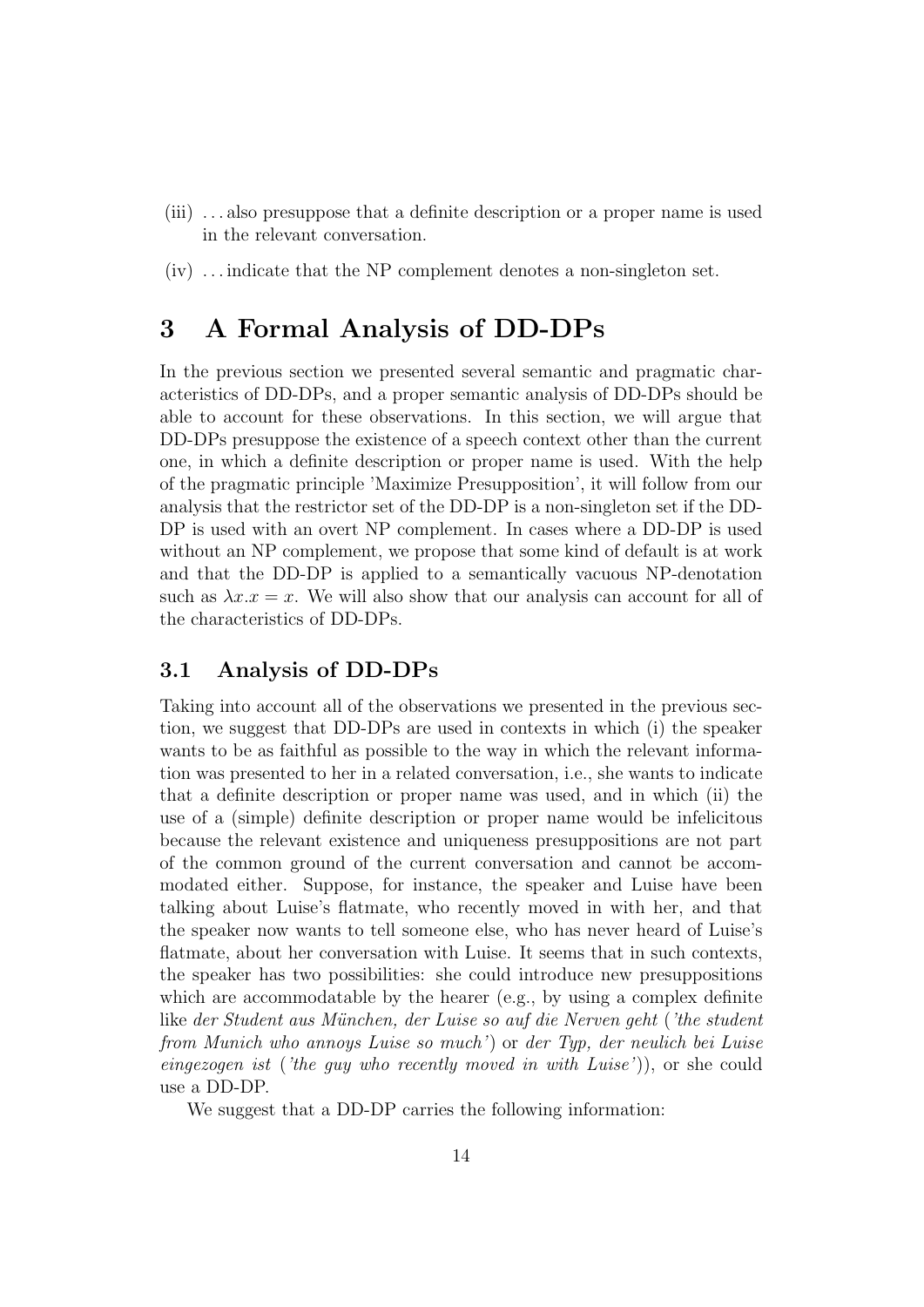#### (25) a. At-issue semantics:

[der und der N]<sup>c</sup> =  $\lambda Q.(\exists x \llbracket N \rrbracket^c(x) \wedge Q(x))$ 

b. Presupposition: There is a related speech context c' such that  $c \neq c'$  and x can be identified uniquely in  $c'$  with respect to a salient property  $P \subseteq [N]^c$ 

Note first that the at-issue semantics we assign to *der und der-* $DPs<sup>14</sup>$  in (25) is the usual semantics of the indefinite. DD-DPs that are used without overt  $NP$  complements can be seen as cases where the restrictor set  $[N]$  denotes a default property with little semantic content, i.e., something like  $\lambda x.x = x$ . The presuppositional content of DD-DPs we propose in (25b) ensures that the speaker is conveying information from a conversation other than the current one, and that a uniquely identifying expression, i.e., a definite description or a proper name, is used in that conversation.

Note also that, following the analysis in (25), DD-DPs can be regarded as being presuppositionally stronger than indefinites, but weaker than definites: DD-DPs have the same semantics as indefinites, but they additionally presuppose the existence of a conversation other than the current one in which a definite description or proper name is used. They are thus presuppositionally stronger than indefinites, which do not carry any presuppositions at all. On the other hand, we take it that DD-DPs are presuppositionally weaker than definites, since their presupposition constrains a speech context other than the current one. We therefore stipulate the following scale, where the expressions are ordered from left to right according to their presuppositional strength:  $\langle$  der, der und der, ein  $\rangle$  ( $\langle$  the, 'the and the', a  $\rangle$ )<sup>15</sup>.

In the next section we apply the analysis in (25) to the data discussed in Section 2.

#### 3.2 Applying the Analysis

A proper semantic analysis of DD-DPs should be able to account for the semantic and pragmatic characteristics we presented in Section 2. In this section, we will show that the analysis proposed in (25) makes the correct predictions, and we will look at each of the characteristics in turn.

<sup>&</sup>lt;sup>14</sup>We use the variant *der und der* here for simplicity only. It should be noted that the at-issue semantics (and the presuppositional content) we propose are, of course, the same for all DD-DPs, irrespective of different case or gender.

<sup>&</sup>lt;sup>15</sup>Here and in the following, we use *der* (*'the'*) as representing definite expressions in general (including, of course, definite descriptions, proper names, and pronouns), and ein  $(a')$  as an abbreviation for indefinites.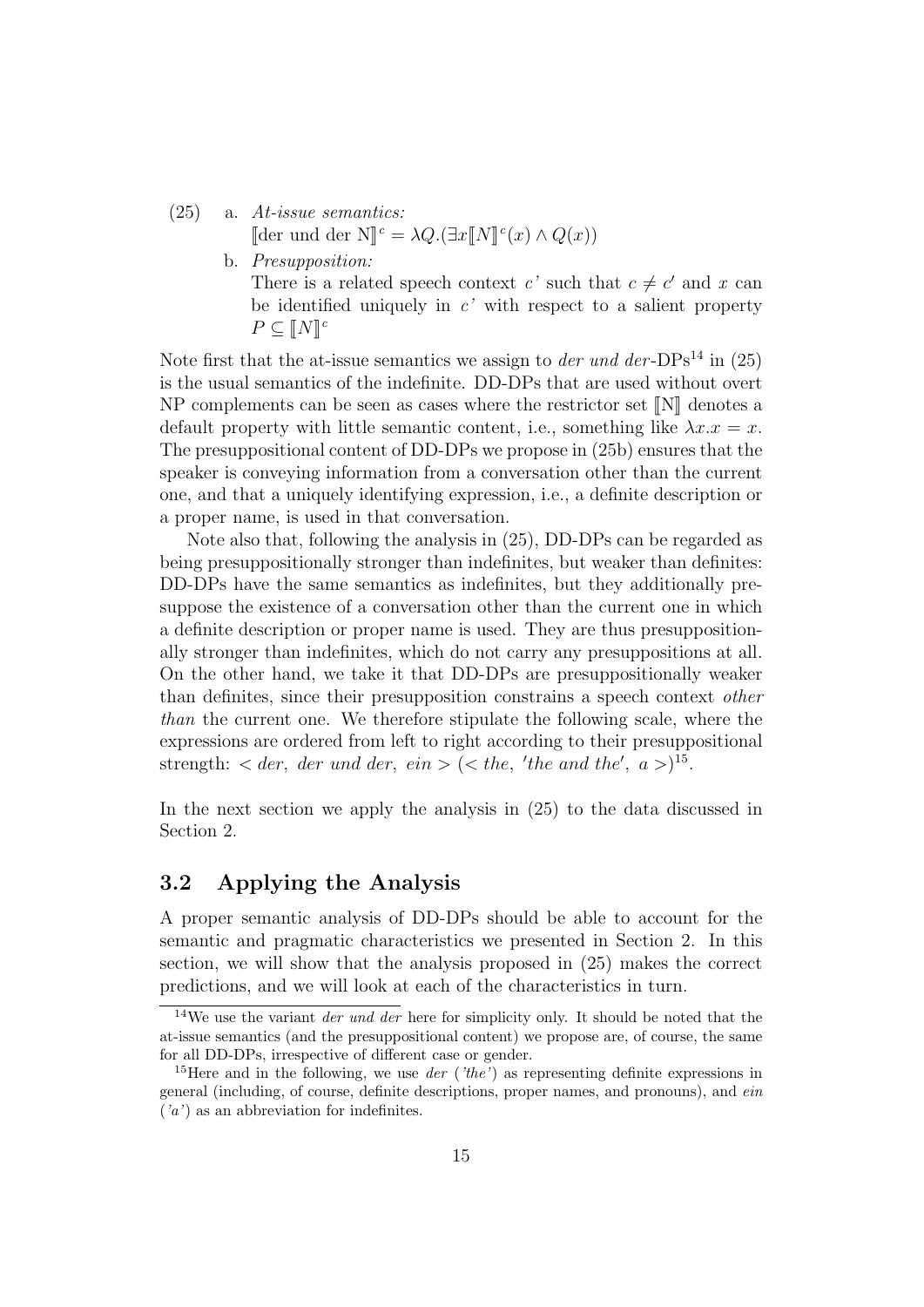#### 3.2.1 Non-referentiality of DD-DPs

The fact that DD-DPs behave like ordinary indefinites in many respects, and that they should thus be regarded as non-referential expressions, directly follows from the at-issue semantics in (25a): we assign DD-DPs the standard semantics of the indefinite, thus accounting for examples like (7), (8), and  $(10).$ 

#### 3.2.2 Embedding Under Verba Dicendi and the Presupposed Speech Context

From our definition of the presuppositional content in (25b) it follows that DD-DPs are related to a speech context that is not the current one: the presupposed speech context  $c'$  is required to not be identical to the current context c.

It also follows from (25b) that DD-DPs are usually embedded under verba dicendi. The presupposition we assign to DD-DPs can then be bound directly to the context that is indicated by such a verb. In other cases, the existence of a related speech context can be inferred from the context and the relevant conversation can be accommodated. If, however, the DD-DP is used in a matrix clause, i.e., if it is unembedded, and the existence of a related speech context cannot be inferred from the current context, then the use of a DD-DP is infelicitous, because the presupposition can neither be bound nor accommodated (cf. (26), repeated from (11) above).

(26) #Die und die ist von der Schule geflogen. the and the is from the school expelled #'Someone ('the and the') has been expelled from school.'

In many cases, the presupposition of a DD-DP can easily be accommodated, as examples (3) and (13) showed. As usual, there seem to be gradual differences in how easily a given presupposition can be accommodated. Consider the contrast in (27) for illustration.

(27) Luise hat gehört / ??vergessen, dass die und die Prüfung Luise has heard / forgot that the and the exam ausfällt. be cancelled 'Luise heard / ??forgot that a certain exam was cancelled.'

The verb *hören* ('hear') easily allows for the accommodation of a speech context other than the current one, whereas accommodation appears to be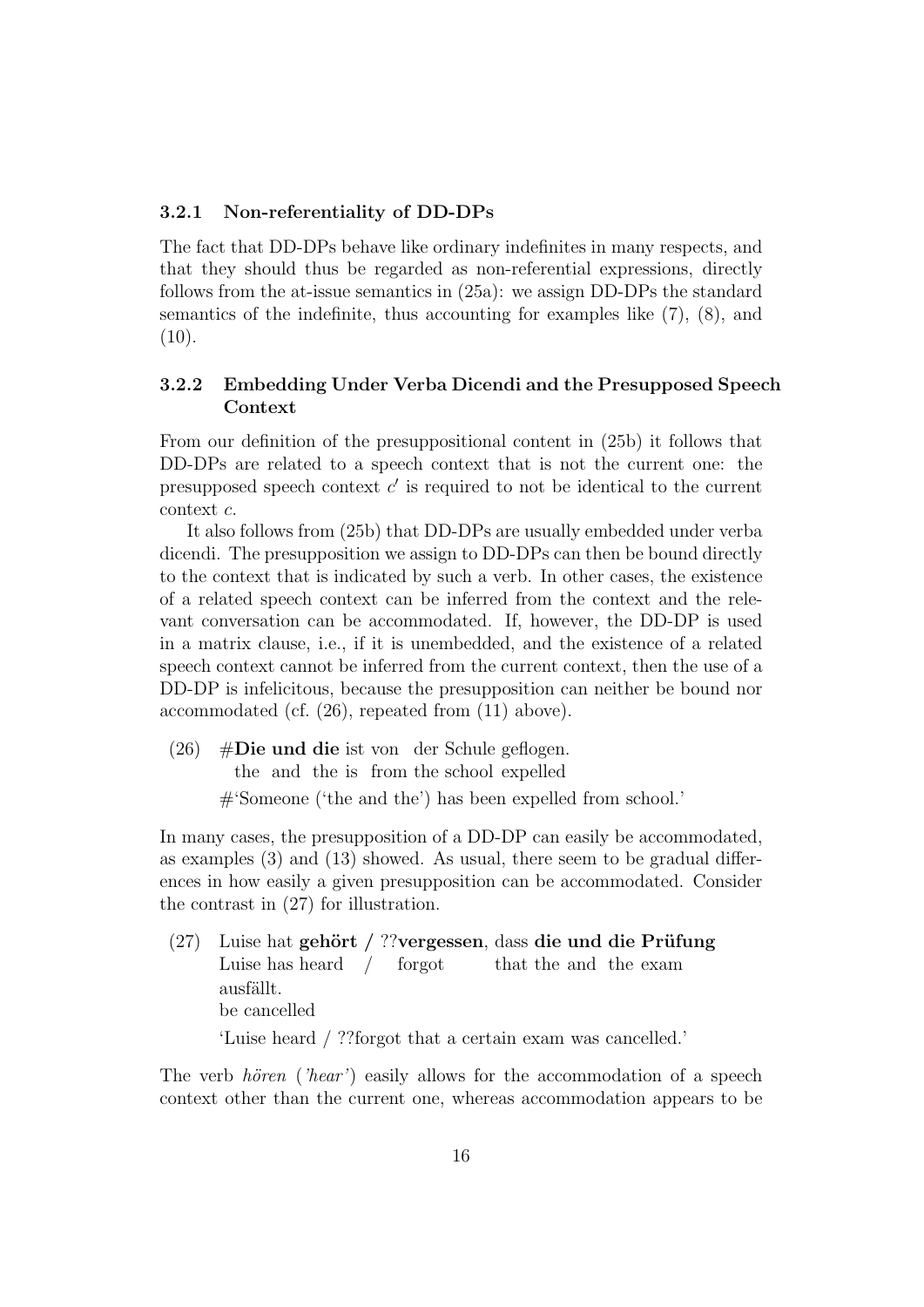more difficult if a verb like *vergessen ('forget'*) is used, but not necessarily impossible. As we saw above, in many cases it is possible to infer that the speaker knows that someone else believes, thinks, heard, or forgot something just because the relevant information was explicitly stated in a particular conversation of which the speaker was a participant. While the fact that Luise heard about a certain event necessarily implies that there had been a speech context concerning this event, the fact that she forgot about a certain event does not imply that there was a speech context broaching the issue of this event. Hence the accommodation of a speech context is much harder for *hören* ('hear') than for vergessen ('forget').

#### 3.2.3 Relatedness to a Definite or Name

Our definition in (25) also accounts for the fact that a definite description or proper name occurred in the conversation the speaker is presupposing. The object x whose existence is asserted according to  $(25a)$  is required to be uniquely identifiable with respect to some salient property in the presupposed speech context (cf. (25b)). If this is indeed the case, then, following general conversational maxims, a definite description or proper name will be used in that speech context.

#### 3.2.4 The NP Complement of DD-DPs

We stipulated above that DD-DPs are presuppositionally stronger than indefinites, but weaker than ordinary definites, and suggested the following scale (cf. Section 3.1):  $\langle$  der, der und der, ein  $\rangle$  ( $\langle$  the, 'the and the', a  $\rangle$ ). With the help of this newly ordered scale and the pragmatic principle 'Maximize Presupposition' of (Heim, 1991), our definition in (25) can account for the observation that DD-DPs with overt NP complements indicate that the restrictor set of the DD-DP is not a singleton. We argue that this characteristic property of DD-DPs is derivable as an implicated presupposition in the sense of (Sauerland, to appear).

It is well-established that certain expressions can give rise to scalar implicatures (cf. Grice 1975). Consider the famous example in (28) for illustration.

- (28) A to B: How many children do you have?
	- B: I have 3 children.

Even though B's answer in principle allows for the possibility that he has 3 or more than 3 children, the utterance in (28) gives rise to the (scalar) implicature that B has 3 and no more than 3 children. Whether or not such an implicature arises, however, usually depends on the communicative goal of the speech act participants (cf. (29), Grice 1975).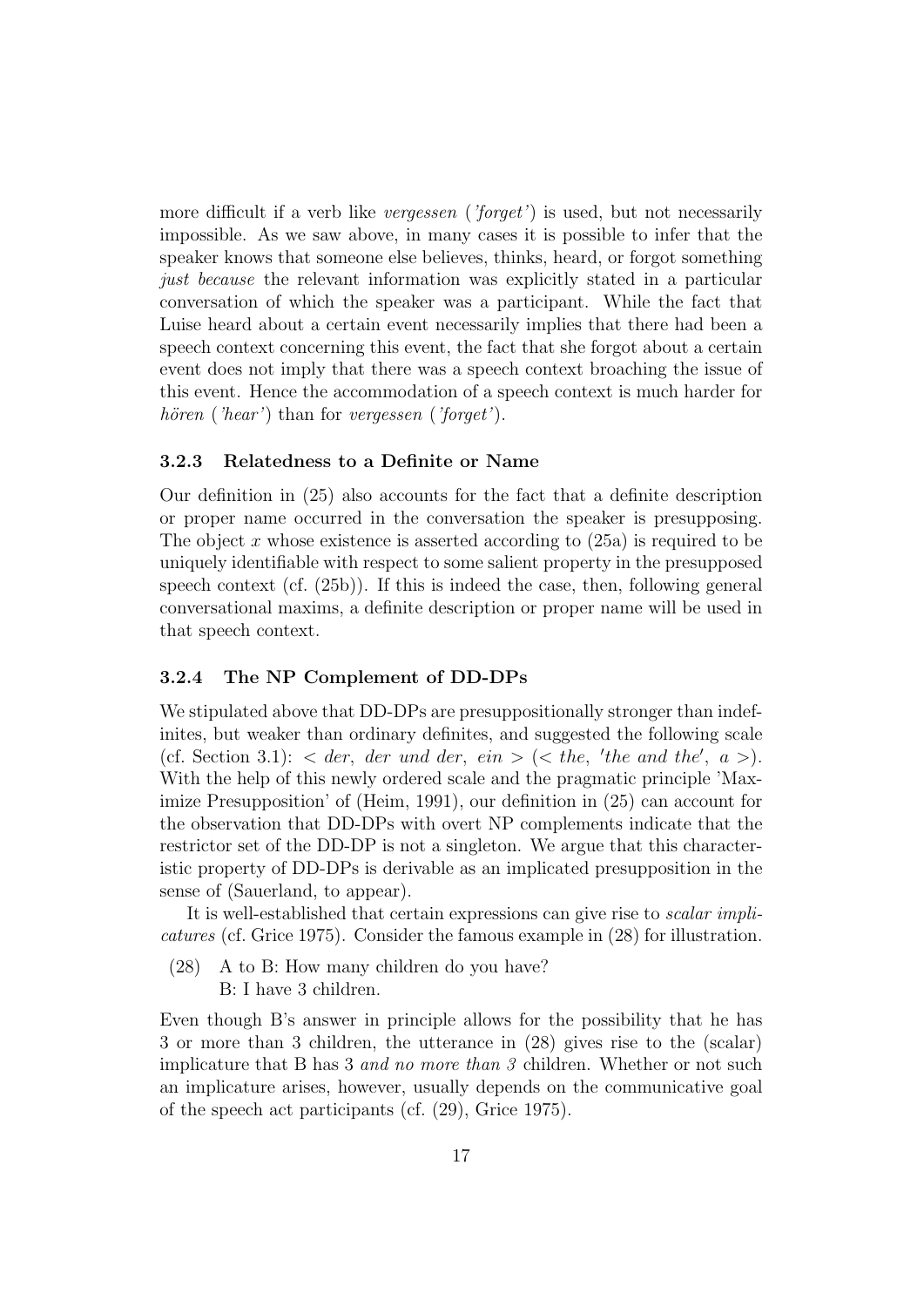(29) A to B: Look, everyone who has 3 children gets free entrance. B: Oh, great! I (do) have 3 children.

In (29), the implicature we noted with regard to the example in (28) does not arise, i.e., B's utterance may very well be felicitous if he has more than 3 children. Generally, (scalar) implicatures are explained with the help of ordered sets, or scales. For instance,  $\langle \ldots, 4, 3, 2, 1 \rangle$  would be an appropriate scale to account for the scalar implicature in (28): here, the items are ordered according to their informational strength, i.e., 4 is informationally stronger than 3, which in turn is stronger than 2, and so on. Following the Gricean Maxims of Quality and Quantity, a speaker is required to make her utterance as informative as possible. The scalar implicature in (28) now arises from the fact that – assuming that all speech-act participants are co-operative and follow the conversational maxims – A can infer that B does not have more than 3 children, because B, making his utterance as informative as possible, would have used an informationally stronger expression like *four* or *five* otherwise. In (29), where it is not under discussion how many children B has, but simply whether he will get free entrance the implicature does not arise.

In order to explain certain phenomena regarding the use of the definite and the indefinite article, Heim (1991) suggested to use scales as well, which operate on presuppositions and not only on the at-issue semantics of expressions. In the scale  $\langle$  the,  $a \rangle$ , the items are ordered not according to their informational, but according to their presuppositional strength: they both have the same semantics, but the definite article the carries existence and uniqueness presuppositions, whereas the indefinite article  $a$  does not carry any presuppositions at all and is hence presuppositionally weaker than the definite article. Heim (1991) further suggested that the use of the definite and the indefinite article is governed by the pragmatic principle 'Maximize Presupposition' (MP) which states that a speaker should presuppose as much as possible in her utterances (Heim, 1991, p. 515) (cf. also Percus 2006; Schlenker 2006a, 2008; Sauerland to appear). With the help of this principle one can account for the contrast between examples like (30) and (31) (cf. Heim 1991, ex. 118).

- (30) The head of Mary, Queen of Scots fell to the ground.
- $(31)$  #A head of Mary, Queen of Scots fell to the ground.

The oddness of (31) can be explained along the following lines: following MP, a co-operative speaker should presuppose as much as possible in her utterances and should thus not use the indefinite article in situations where the definite article could have been used. It is common knowledge that people in general, and Mary, Queen of Scots in particular, have exactly one head,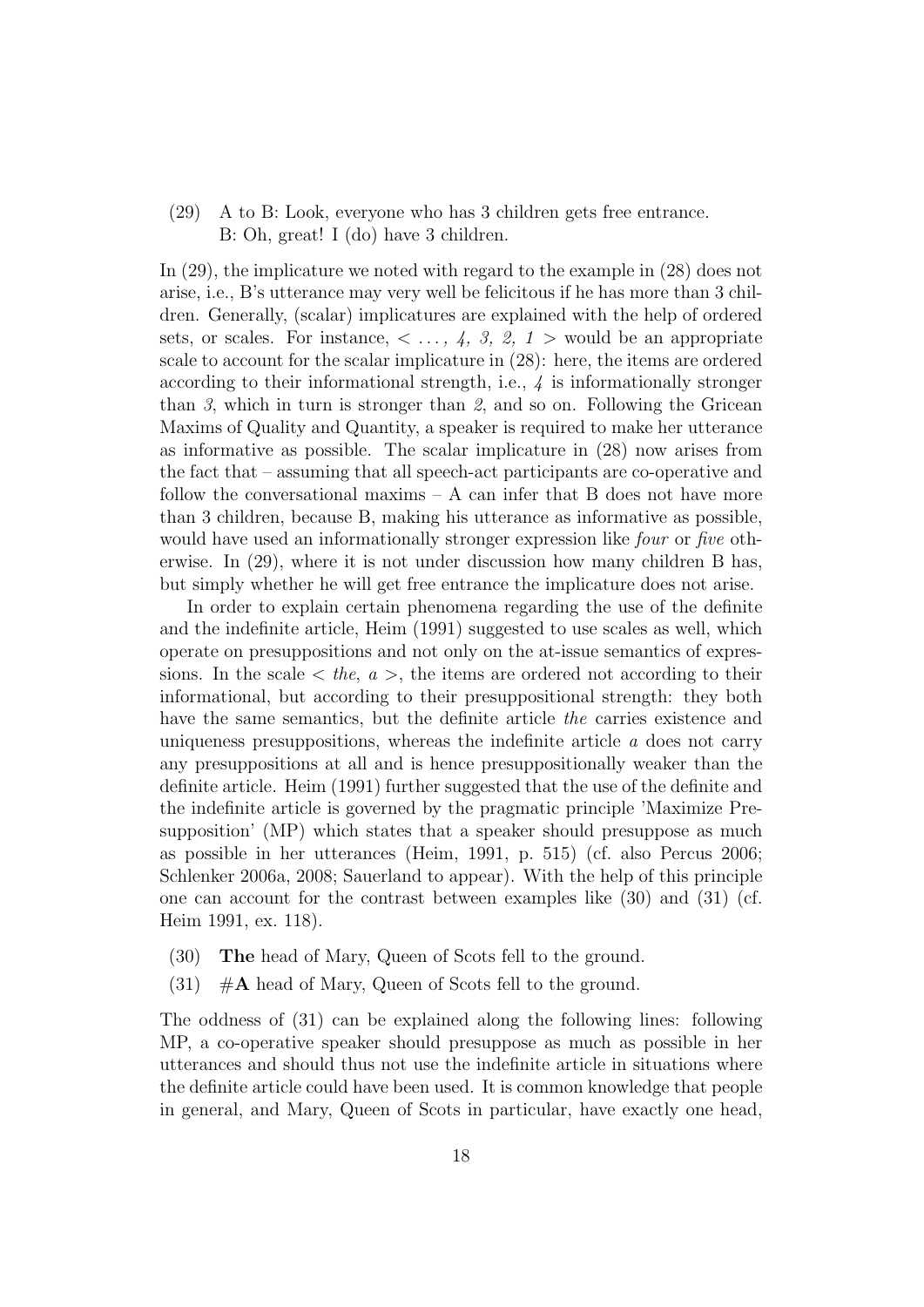the use of the indefinite in (31) therefore violates MP, whereas the definite in (30) is felicitous.

The intuition behind the oddness of (31) is that it seems to suggest the existence of more than one head of Mary, Queen of Scots. Or, as Sauerland (to appear) puts it, the oddness of examples like (31) results from the intuition that 'the use of the indefinite article generally leads to a presupposition which is complementary to that of the definite article  $-$  a presupposition that there not be a unique individual x satisfying the restrictor' (Sauerland, to appear, p. 6). Following (Sauerland, to appear) futher, this 'non-uniqueness presupposition' is actually an implicature, or an *implicated presupposition*<sup>16</sup>: 'The idea of an implicated presupposition is that it is derived like an implicature, but in the presuppositional domain' (Sauerland, to appear, p. 4). We can then explain the implicated presupposition of non-uniqueness in (31) as follows: we assume that the speaker is co-operative and follows general conversational maxims, in particular MP. The speaker does *not* utter  $(30)$ , so the hearer can infer that the use of the definite article would not have been felicitous, i.e., that Mary, Queen of Scots did not have a unique head. The use of the indefinite article in (31) thus gives rise to an implicated presupposition of non-uniqueness. Building on Heim's (1991) and Sauerland's (to appear) insights, we suggest that the same mechanisms are at work when using (or interpreting) DD-DPs.

We used the example in  $(32)$  (repeated here from  $(24)$ ) to illustrate that DD-DPs with an NP complement indicate that the restrictor set of the DD-DP is a non-singleton set.

(32) a. Previous conversation between the speaker and Luise:

Luise: Der Mitarbeiter von Peter hat schon wieder das Luise: the assistant of Peter has yet again the Fenster offen gelassen. window open left

'Luise: Peter's assistant left the window open, yet again.'

b. Speaker to hearer:

Luise hat sich Luise has herself complained the and the beklagt, der und der (#Mitarbeiter assistant von Peter) hätte of Peter would-have yet schon wieder das Fenster offen again the window open

<sup>16</sup>Note that implicated presuppositions in Sauerland's (to appear) sense are not, in fact, presuppositions, but implicatures, even though his own terminology is not always clear with regard to this issue.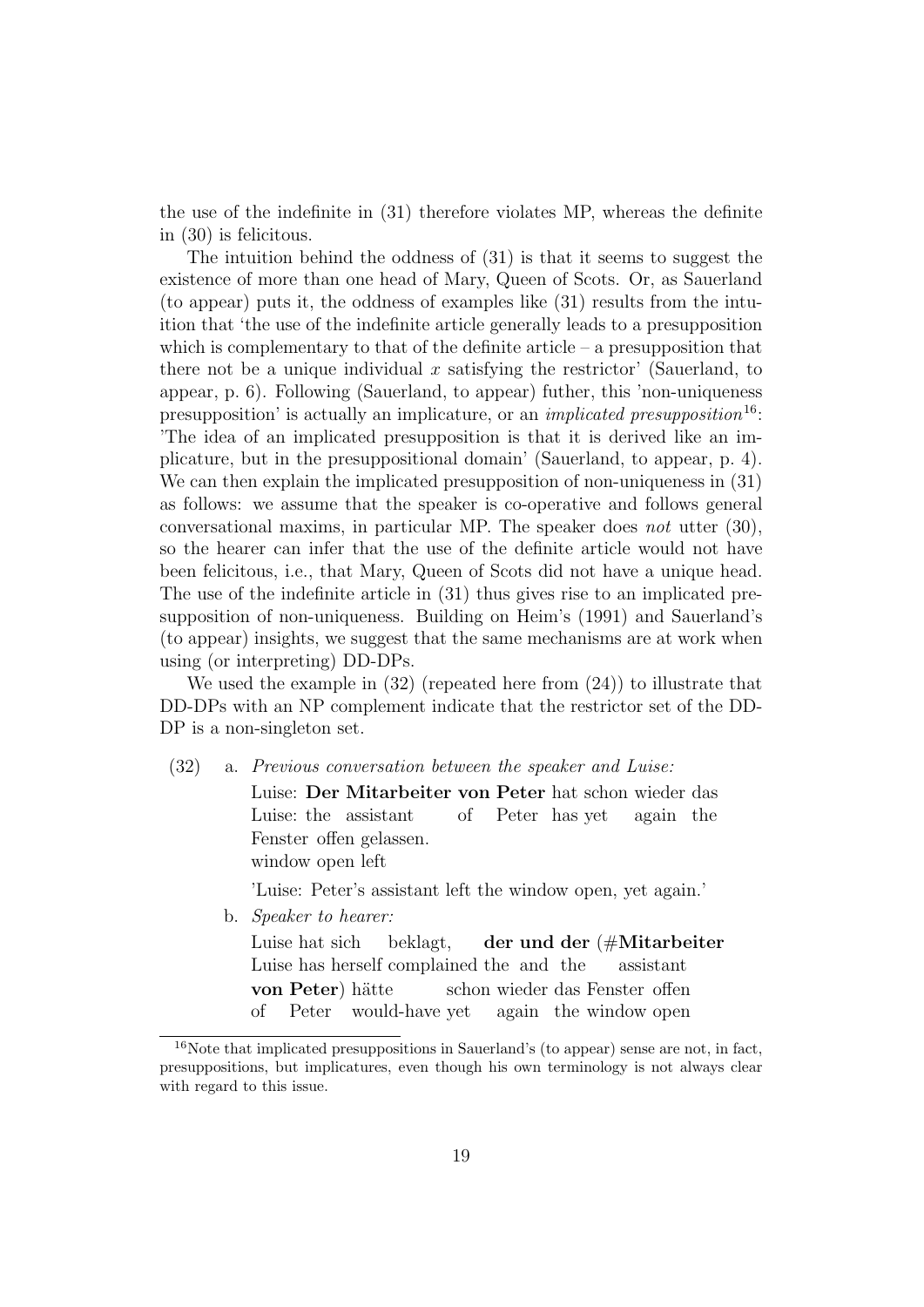gelassen. left

'Luise complained that one of Peter's assistants ('the and the' (#assistant of Peter)') left the window open, yet again.'

In (32), the speaker's use of a DD-DP gives rise to an implicated presupposition of non-uniqueness and, therefore, the continuation with a DD-DP with NP-complement in (32b) is infelicitous: we take it that it is clear from the utterance in (32a) that Peter has exactly one assistant. If this is the case, the speaker should have used a definite description or proper name in (32b) (as required by  $MP)^{17}$ . Since the speaker chose to use the DD-DP der und der Mitarbeiter von Peter ('the and the assistant of Peter') instead, the hearer can infer that the use of a definite would not have been felicitous, i.e., that Peter has more than one assistant, thus giving rise to an implicated presupposition of non-uniqueness. Note that the use of a DD-DP without an overt NP complement (der und der ('the and the')) is felicitous. According to our analysis in (25), der und der would be applied to the semantically vacuous predicate  $\lambda x \cdot x = x$  in this case, resulting in the implicated presupposition 'there is a non-unique thing', which is so trivial that it will hold in almost all contexts.

Summing up, we suggest that the use of a DD-DP is required if (i) a definite description or proper name cannot be used, because the relevant presuppositions are not satisfied in the current speech context, and if (ii) an indefinite cannot be used, because the speaker wants to be faithful to the way in which the reported information was presented in the presupposed conversation, i.e., if she wants to indicate that a definite or proper name was used in the relevant conversation. There are some cases, however, in which it seems that both a DD-DP and an indefinite can be used felicitously (cf. (33)), which should be impossible according to our reasoning.

(33) a. Previous conversation between the speaker and Luise:

Luise: Der neuste Mitarbeiter von Peter hat schon wieder Luise: the newest assistant of Peter has yet again das Fenster offen gelassen. the window open left

'Luise: Peter's latest assistant left the window open, yet again.'

<sup>&</sup>lt;sup>17</sup>Note that the presuppositional scale we are assuming is  $\langle$  der, der und der, ein  $\rangle$  $(*the*, 'the and the', a >).$  Note also that, in our example, the presuppositions carried by a definite description like der Mitarbeiter von Peter ('Peter's assistant') can be accommodated easily.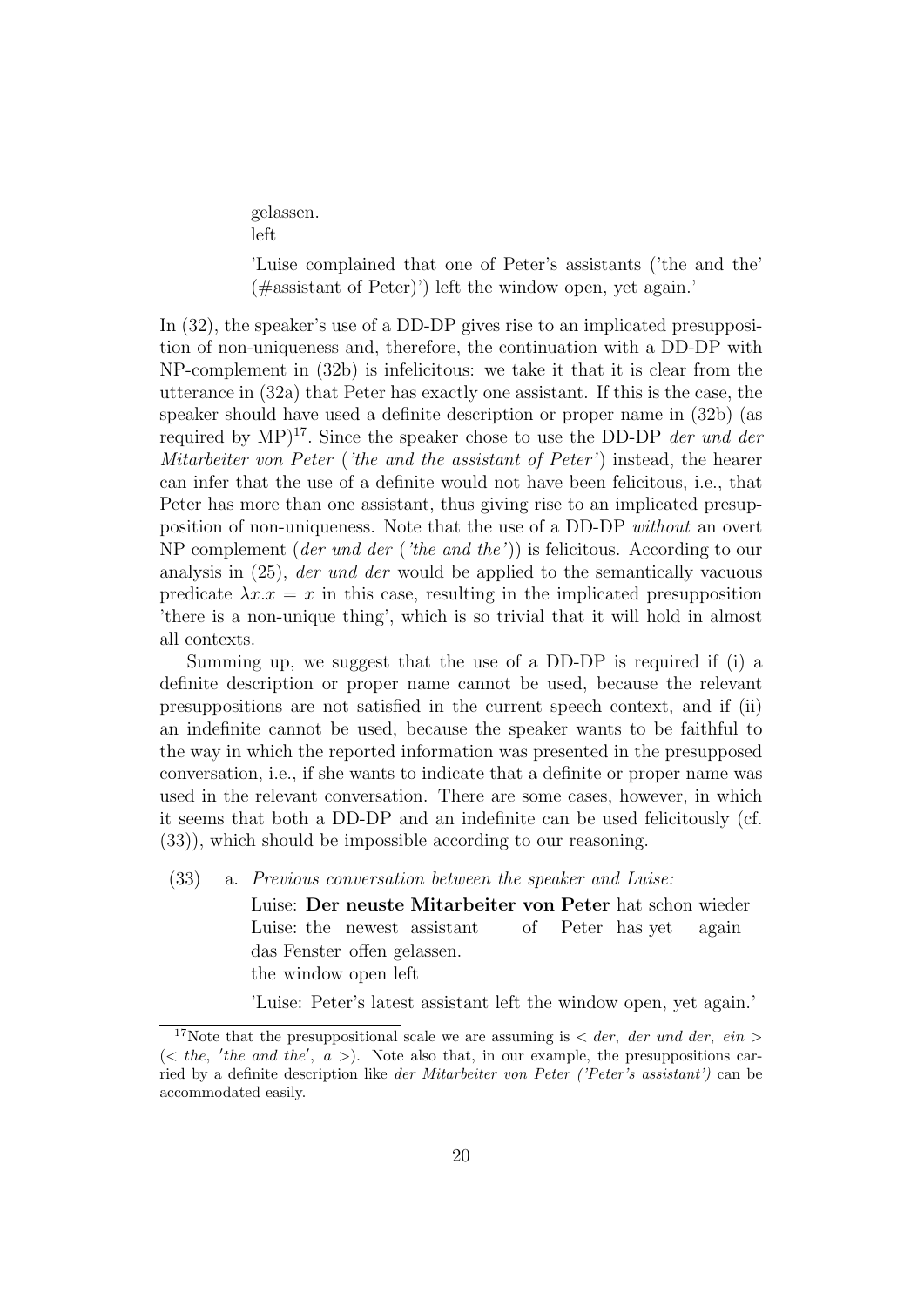b. Luise hat sich mal wieder beklagt, Luise has yet again complained the and the der und der (Mitarbeiter von Peter) / ein Mitarbeiter von Peter assistant of Peter a assistant of Peter hätte would-have yet schon wieder das Fenster offen gelassen. again the window open left 'Luise complained again that someone ('the and the') (some assistant of Peter ('the and the assistant of Peter')) / an assistant of Peter left the window open, yet again.'

The restrictor set of the DD-DP in (33b) is a non-singleton set (it is clear from (33a) that Peter has more than one assistant), the use of a DD-DP with an NP complement is thus felicitous. But, as we noted, also the indefinite ein Mitarbeiter von Peter ('an assistant of Peter') seems to be acceptable here. We suggest that it depends on the communicative goal of the speech-act participants whether the use of an indefinite or of a DD-DP is more appropriate. If the context is such that what has been said is under discussion (i.e., if the Question under Discussion is something like What did Luise say? ), then the use of a DD-DP is preferred over that of an indefinite if the speaker cannot use a definite description or proper name in the current context<sup>18</sup>: following the Gricean Maxims of Quality and Quantity (cf. Grice 1975), the speaker will be as faithful to the presupposed speech context as possible, i.e., she will want to keep as many presuppositions as possible, without adding any new ones. In such a case then, the use of an indefinite is less appropriate because of MP: the DD-DP can be used felicitously and is presuppositionally stronger than the indefinite, thus the use of a DD-DP seems to be the preferred alternative. In contexts in which the Question under Discussion is different (e.g., What did Luise do?), however, the speaker is not required to preserve as many presuppositions from the reported utterance as possible. 'Downgrading' to an indefinite is possible in such situations, and it is acceptable to use the presuppositionally weaker indefinite. Consider the following two examples for further illustration:

(34) a. Previous conversation between Luise and the speaker: Luise: Ludwig lässt immer die Fenster offen.

Luise: Ludwig leaves always the windows open

<sup>18</sup>We are referring to preferences here, rather than clear-cut (in)accaptability, because it seems that some native speakers judge the indefinite as being felicitous as well in situations where what has been said in under discussion. We suggest, however, that these judgements may be due to the fact that the alternative of a DD-DP, in addition to definites and indefinites, is not available to all native speakers.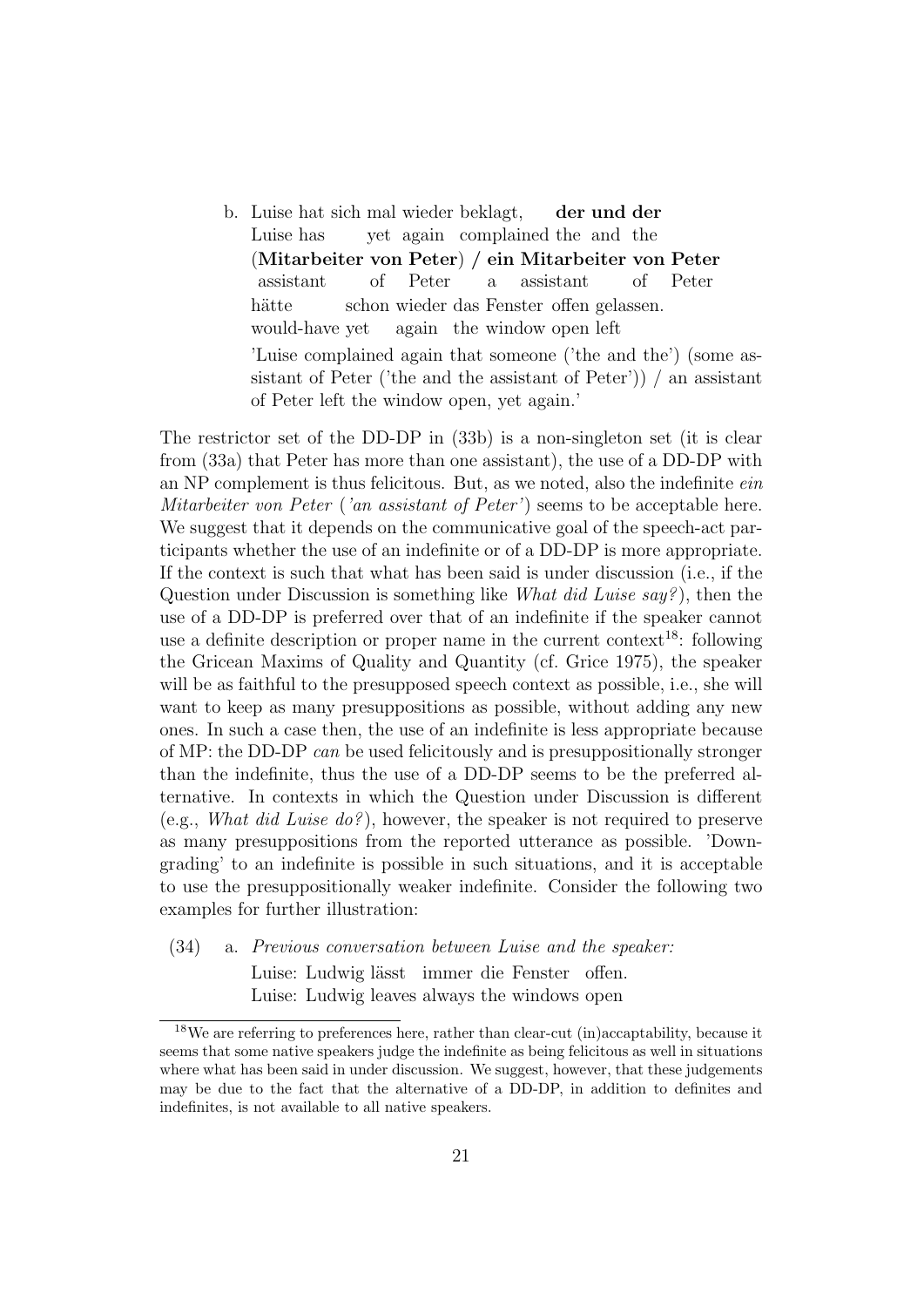'Luise: Ludwig always leaves the windows open.'

b. Hearer to speaker:

Ich habe gehört, Luise hat sich beschwert. Was hat sie denn I have heard Luise has complained what has she then gesagt?

said

'I heard Luise was complaining. What did she say?'

c. Speaker to hearer:

Luise meinte, dass der und der / ??jemand immer die Luise holds that the and the someone always the Fenster auflässt. windows leave open

'Luise said that someone ('the and the') / ??someone always leaves the windows open.'

#### (35) a. Previous conversation between Luise and the speaker:

Luise: Ludwig lässt immer die Fenster offen. Luise: Ludwig leaves always the windows open

'Luise: Ludwig always leaves the windows open.'

b. Hearer to speaker:

Warum waren bei Luise heute eigentlich alle Fenster offen? why were at Luise today actually all windows open

'Say, why were all of Luise's windows open today?'

c. Speaker to hearer:

Luise meinte, dass **der und der / jemand** immer die Luise holds that the and the someone always the Fenster auflässt.

windows leave open

'Luise said that someone ('the and the') / someone always leaves the windows open.'

The related conversation (here, a previous conversation between the speaker and Luise) is the same in both examples (cf. (34a) and (35a)). From (34a) it follows that the hearer wants to know what it is that Luise said, i.e., the Question under Discussion is something like What did Luise say?. As argued above, in such cases, the use of a DD-DP is preferred over that of an indefinite, because the speaker wants to be as faithful as possible to the reported conversation. This means that the indefinite jemand ('someone') here is less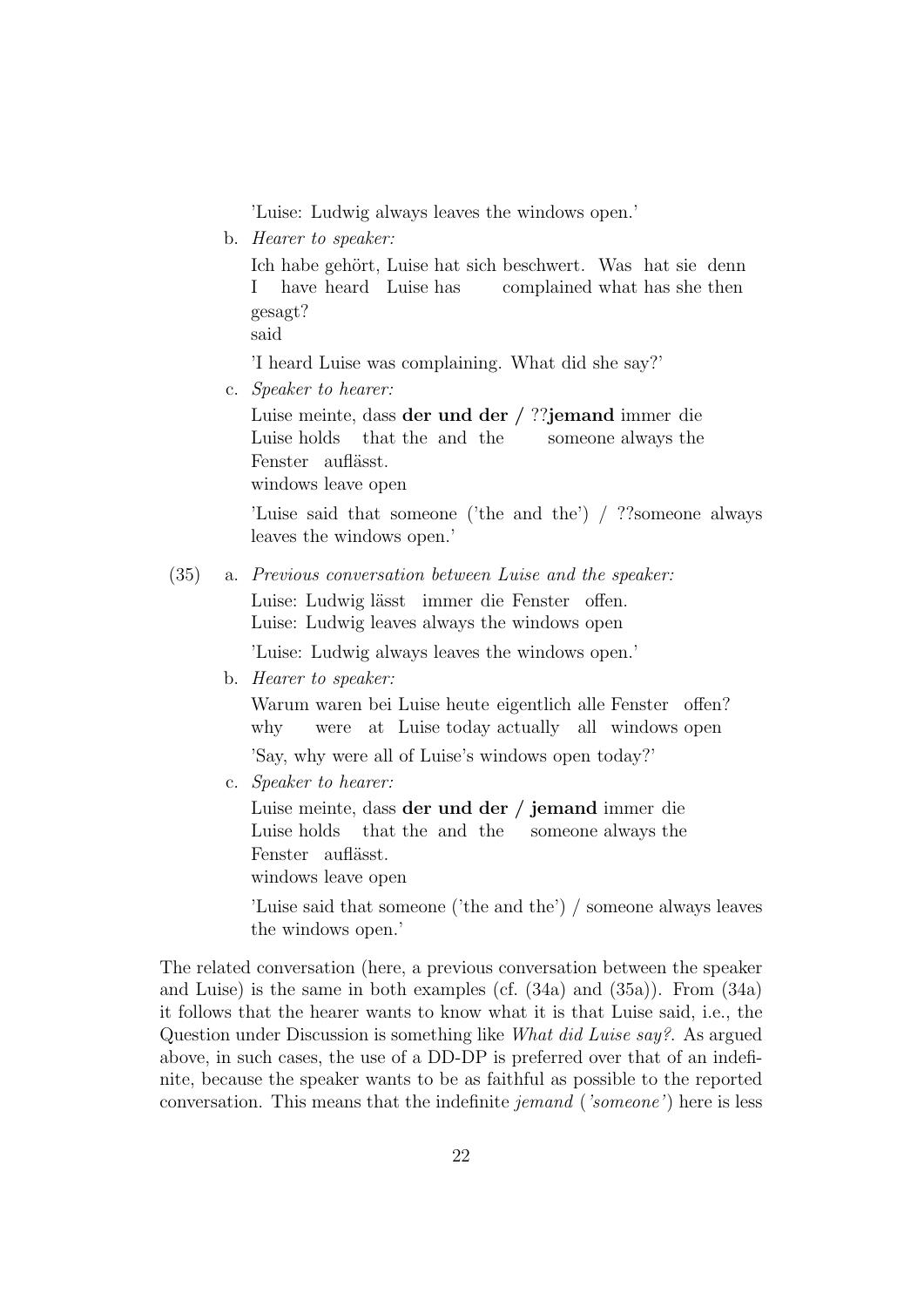acceptable, since it is presuppositionally weaker than the competing DD-DP and, according to MP, the speaker should aim at using the expression with the most presuppositions. In (35b), on the other hand, the Question under Discussion that is established is different and could be paraphrased as Why were Luise's windows open?. The indefinite in the follow-up utterance in (35c) can be used felicitously, as can the DD-DP. Similarly to scalar implicatures (cf. examples (28) and (29)), the implicature (or, in Sauerland's (to appear) terms, the implicated presupposition) that the requirements on the competing presuppositionally stronger items are not fulfilled (because the speaker chose a presuppositionally weak expression, such as an indefinite) does not arise in all contexts. This means that – depending on the communicative goal of the speech-act participants – the default case, in which the speaker wants to presuppose as much as possible in her utterance and hence uses a DD-DP whenever possible, can sometimes be over-ridden, thus making the use of an indefinite acceptable in certain situations.

#### 3.3 Summary

In this section we argued for a presuppositional analysis of DD-DPs (cf. (25)), and we have shown that, with the help of the pragmatic principle MP and the notion of implicated presuppositions, the semantic and pragmatic characteristics of DD-DPs can be accounted for under this analysis. Here is a short summary of the properties of DD-DPs and of the way they can be explained:

 $DD-DPs...$ 

- (i) . . . are non-referential expressions.  $\hookrightarrow$  by definition of the at-issue semantics of DD-DPs in (25a)
- (ii) . . . presuppose the existence of a conversation other than the current one and hence are usually embedded under verba dicendi (sometimes the existence of a verb that relates to a speech context has to be inferred).  $\hookrightarrow$  by definition of the presuppositional content of DD-DPs in (25b)
- (iii) . . . also presuppose that a definite description or a proper name is used in the relevant conversation.  $\hookrightarrow$  by definition of the presuppositional content of DD-DPs in (25b)
- (iv) . . . indicate that the NP complement denotes a non-singleton set.  $\hookrightarrow$  by an implicated presupposition that can be derived with the help of 'Maximize Presupposition'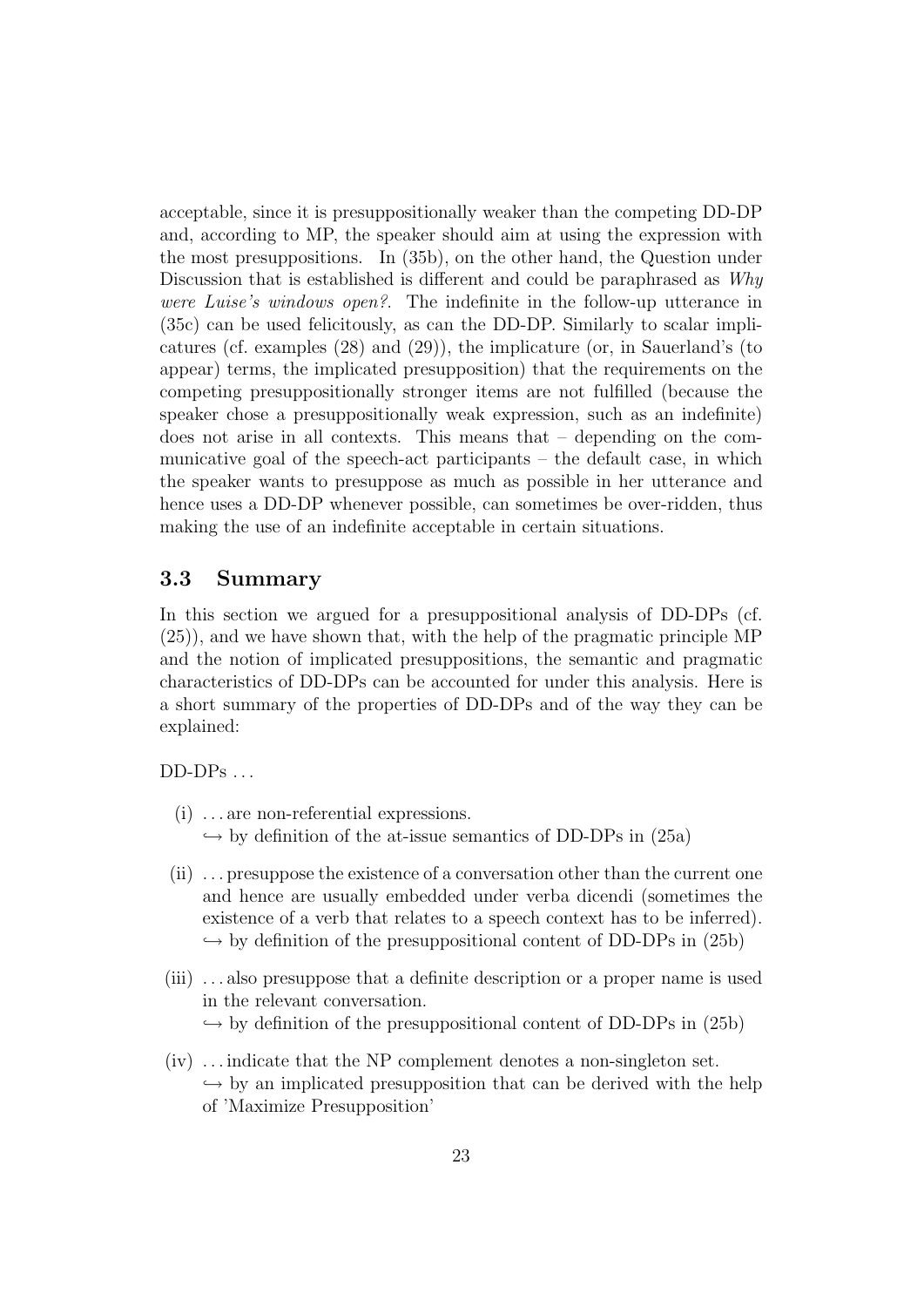## 4 Discussion

In the previous section, we presented a formal analysis of DD-DPs that can account for the characteristics regarding the interpretation of DD-DPs and their distributional restrictions. In this section we discuss our results critically and point to possible directions for further research.

## 4.1 A Related Approach: (Sudo, 2008) on Japanese wh-doublets

In Japanese, there appear to be expressions that share some of the properties of DD-DPs. As Sudo (2008) has argued, so-called wh-doublets can be used in closed quotations only<sup>19</sup>. Consider example  $(36)$  for illustration (cf. Sudo 2008, ex. 15):

(36) John-wa John-TOP "Bill-NOM who-who-ACC love" "Bill-ga dare-dare-o aishiteiru" to itta. C said 'John said "Bill loves X".'

It seems that wh-doublets can only appear in place of referring expressions (i.e., definite descriptions or proper names), and Sudo proposes that 'they are indefinites [quantifying] over referring expressions' (Sudo, 2008, p. 629). We will not go into the details of this analysis here, for our purposes it suffices to know that the sentence in  $(36)$  is interpreted as 'For some expression X such that X denotes a person, John said "Bill loves  $X$ "' (Sudo, 2008, p. 622). Japanese wh-doublets are analysed by Sudo (2008) as indefinites that can only substitute referential expressions and that can only be used in closed quotations. The first property is reminiscent of the characteristic features of DD-DPs, and, indeed, also DD-DPs can be used in closed quotations, as we pointed out in Section 1: examples (5) and (6) (the latter of which we repeat here as  $(37)$ ) illustrated this use of DD-DPs.

 $(37)$ they play spielen mit der Playstation und unterhalten sich: with the Playstation and talk themselves the "Der und der hat Ärger gehabt in Buxtehude. Der und der ist von and the has trouble had in Buxtehude the and the is from der Schule geflogen." the school expelled

<sup>&</sup>lt;sup>19</sup>Here is a list of the possible wh-doublets from (Sudo, 2008, p. 614): *dare-dare* ('who-who'), nani-nani ('what-what'), itsu-itsu ('when-when'), doko-doko ('where-where'), dore-dore ('which-which'), ikura-ikura ('how.much-how.much'), ikutsu-ikutsu ('how.manyhow.many').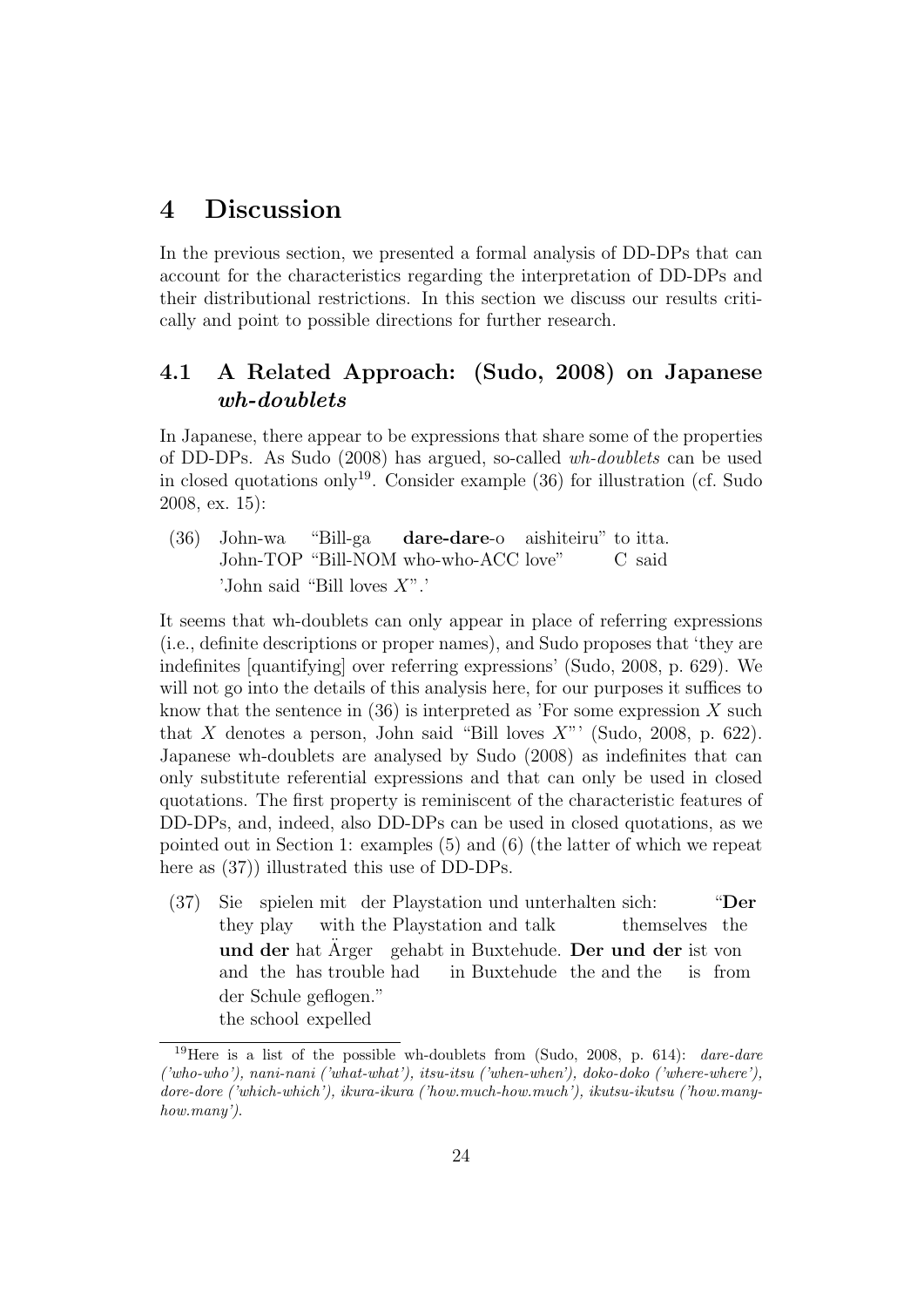'They play with their Playstation and talk: "Someone ('the and the') got into trouble in Buxtehude. Someone ('the and the') was expelled from school."<sup>20</sup>

Despite these apparent similarities, there are empirical differences between Japanese wh-doublets and German DD-DPs, however. Firstly, wh-doublets can be used embedded among foreign words (cf. (38), Sudo 2008, ex. 12), whereas DD-DPs cannot (cf. (39)):

- (38) Galileo-wa Galileo-TOP "what-what si muove" C said [nani-nani si muove to] itta. 'Galileo said "X si muove".'
- (39) Galileo sagte: " $#$ Das und das si muove." Galileo said the and the si muove 'Galileo said "#Something ('the and the') si muove".'

Secondly, and crucially, DD-DPs are used not only in closed quotations, but are also frequently used in indirect speech reports, for which we offer an account in this paper. Possibly Sudo's (2008) analysis of Japanese whdoublets is applicable to the German cases of DD-DPs in direct quotes, but we leave the task of spelling out the details of an analysis of DD-DPs in direct quotes for future work.

## 4.2 Treatment of say Reports in (Brasoveanu and Farkas, 2007)

Brasonveanu and Farkas (2007) propose a semantic analysis of say reports, and an obvious question that arises is whether this account could be applied to DD-DPs as well, even though, of course, the DPs we are concerned with in this paper lie well outside the scope of Brasoveanu and Farkas' (2007) account. The most striking parallel between Brasoveanu and Farkas' (2007) proposal and our analysis of DD-DPs is that DD-DPs could be regarded as being licensed in say reports only, since they can only be used felicitously if the presupposition of the existence of a relevant speech act that the DD-DP links up to can be either bound or accommodated. But, as we will see shortly, the requirements that Brasonveanu and Farkas (2007) propose on the preservation of presuppositions are too strong to allow for an adequate analysis of DD-DPs within their framework.

In (Brasonveanu and Farkas, 2007), reports of assertive speech acts are analysed as being anaphorically related to a particular conversation in which

<sup>&</sup>lt;sup>20</sup>Die Zeit 46/2000, Leben: Mama, da ist Ei auf dem Teppich ...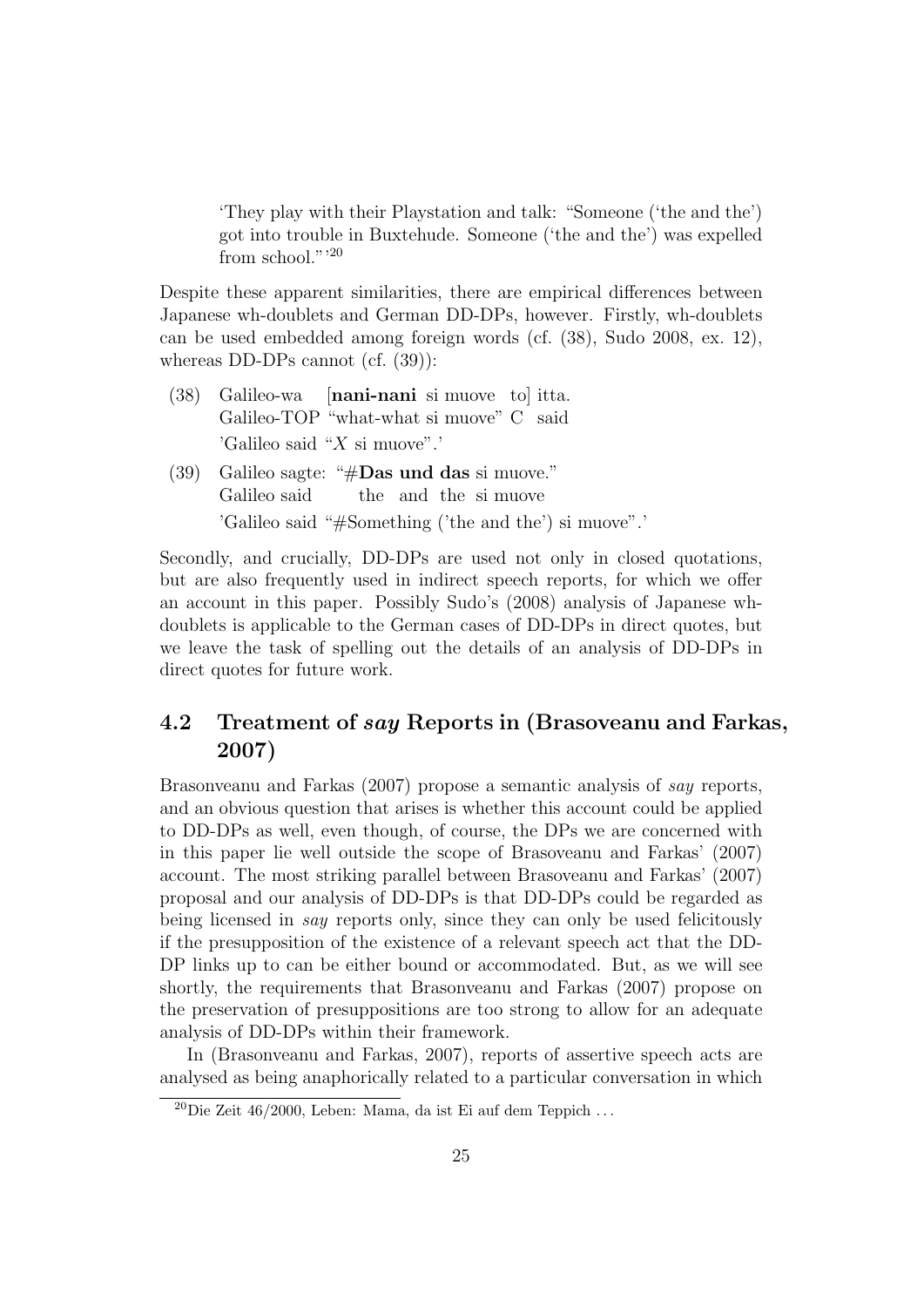the reported state of affairs was mentioned. To account for the fact that certain say reports are infelicitous (cf. (40), Brasonveanu and Farkas 2007, ex. 17), the authors introduce a 'faithfulness to meaning dimensions' requirement that the complement of say has to fulfil (Brasonveanu and Farkas, 2007, pp. 28ff).

- (40) a. Mary: Peter ate some of the cake.
	- b. Sam:  $#Mary$  said that there is some cake left. (or:  $# Mary said that Peter didn't eat the whole cake.$ )

According to (Brasonveanu and Farkas, 2007), examples like the one in (40) show that, for instance, it is not possible to report the implicatures of the source sentence as having been *said*. More generally, *say* reports have to fulfil the following requirement with regard to their source sentence: 'the at-issue entailments of the former must follow from the at-issue entailments of the latter, the implicatures of the former must follow from the implicatures of the latter and, finally, the presupposition/at-issue content division of the source speech act must be preserved in the report' (Brasonveanu and Farkas, 2007, p. 28). Additionally to the example in (40), Brasonveanu and Farkas (2007) use the example in (41) (cf. Brasonveanu and Farkas 2007, ex. 25) to illustrate the validity of their 'faithfulness to meaning dimensions' requirement:

- (41) a. Sam: Mary stopped smoking.
	- b. Sue:  $#Sam \ said \ that \ Mary \ used \ to \ smoke.$
	- c. Sue: #Sam said that Mary used to smoke and then she stopped.

Sue's utterances in (41b) and (41c) are regarded as being infelicitous reports of the speech act in (41a), because the division between the at-issue semantics (*Mary stopped smoking*) and the presupposition of the source sentence in (41a) (Mary used to smoke) is not preserved. If we take a closer look at the speech-act participants' communicative goals that might be involved in this example, however, the judgement might be different. According to our intuitions, both (41b) and (41c) are, in fact, acceptable in certain contexts, e.g., if the Question under Discussion in the current conversation is to name people who used to smoke or who stopped smoking. Similarly, we also judge the examples in (40) as being felicitous in certain contexts, e.g., if (40b) is uttered by Sam after he realises that the whole cake is gone and he now complains that he was misinformed by Mary's utterance of (40). Possibly, Brasonveanu and Farkas (2007) would agree and would judge these cases as ones they explicitly exclude from their considerations by stating that they are only concerned with pure indirect uses of say and not with parenthetical or direct quotative uses.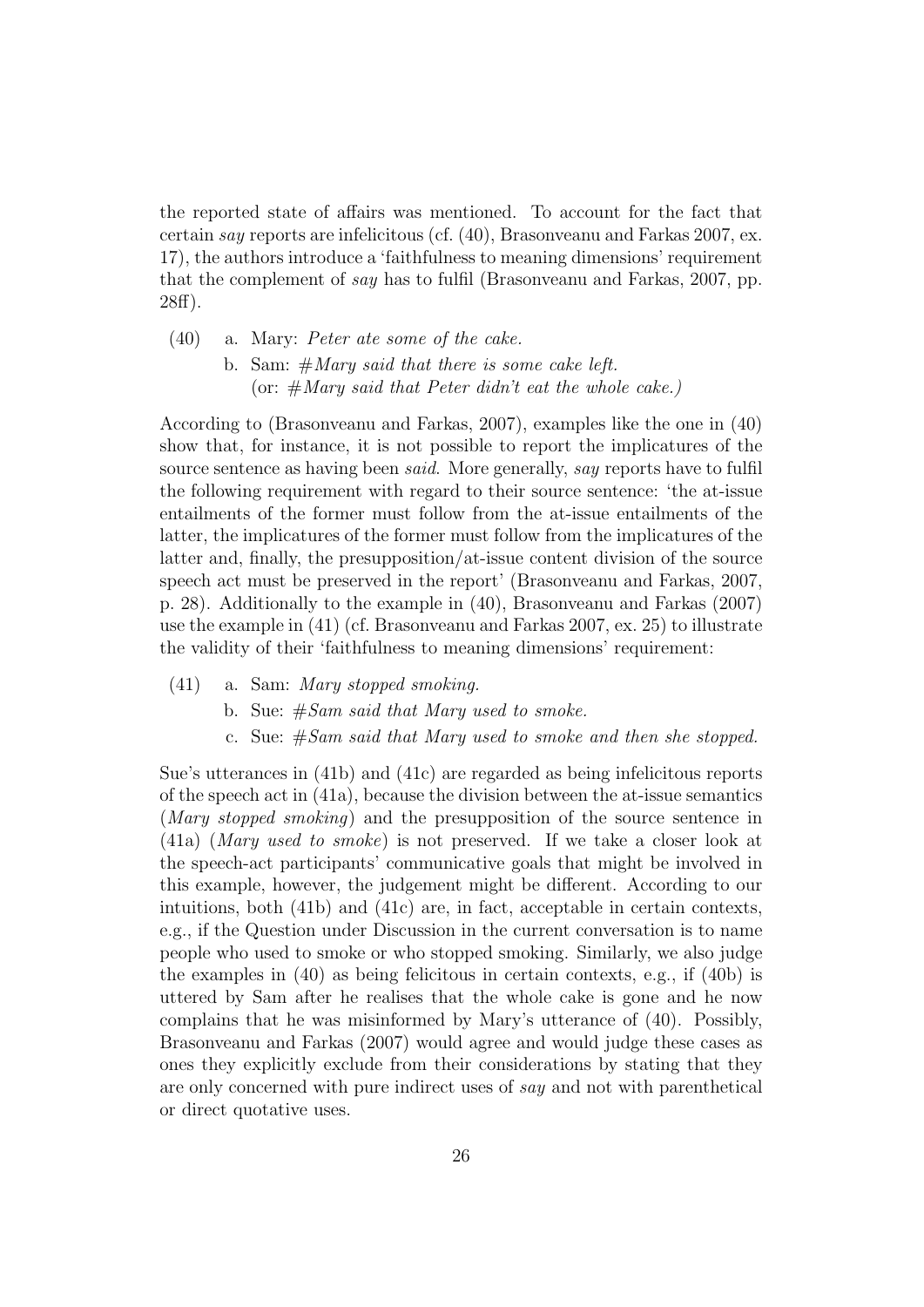Turning back to our main focus in this paper, DD-DPs, we already saw in Section 3.2.4 that, in some situations, the communicative goal of the speechact participants needs to be taken into account. Consider example (42), a slightly modified version of (14) above:

(42) a. Previous conversation between the speaker and Luise:

Luise: Der Student aus München / Ludwig hat schon Luise: the student from Munich Ludwig has yet wieder das Fenster offen gelassen. again the window open left

'Luise: The student from Munich / Ludwig left the window open, yet again.'

b. Speaker to hearer:

Luise hat sich Luise has herself yet again complained someone would-have mal wieder beklagt, **jemand** hätte schon wieder das Fenster offen gelassen. yet again the window open left

'Luise complained again that someone left the window open, yet again.'

As we noted above, the continuation in  $(42b)$ , where the indefinite jemand ('someone') is used, may be acceptable, depending on the Question under Discussion of the current conversation. Note also that in (42) we are clearly concerned with a say report in Brasoveanu and Farkas' (2007) sense. The indefinite, however, does not carry any presuppositions at all, i.e., the presuppositions associated with the definite description or the proper name in the original report in (42a) are not preserved. Furthermore, depending on the common ground of the current conversation, it is not always possible to keep all presuppositions, i.e., it is not always possible to preserve the atissue content / presupposition division that (Brasonveanu and Farkas, 2007)'s 'faithfulness to meaning dimensions' requirement dictates: if, as was the case in most of the examples we considered so far, a definite description or proper name was used in the conversation that a given say report is related to, and if the relevant existence and uniqueness presuppositions of the definite are not satisfied in the common ground of the current speech context (and cannot be accommodated either), then the required division cannot be preserved. All in all, it seems that the requirement that the distinction between the at-issue content and the presuppositions (as in  $(41)$  and  $(42)$ ) or implicatures (as in (40)) of the source sentence have to be preserved in reports of assertive speech acts is too strong.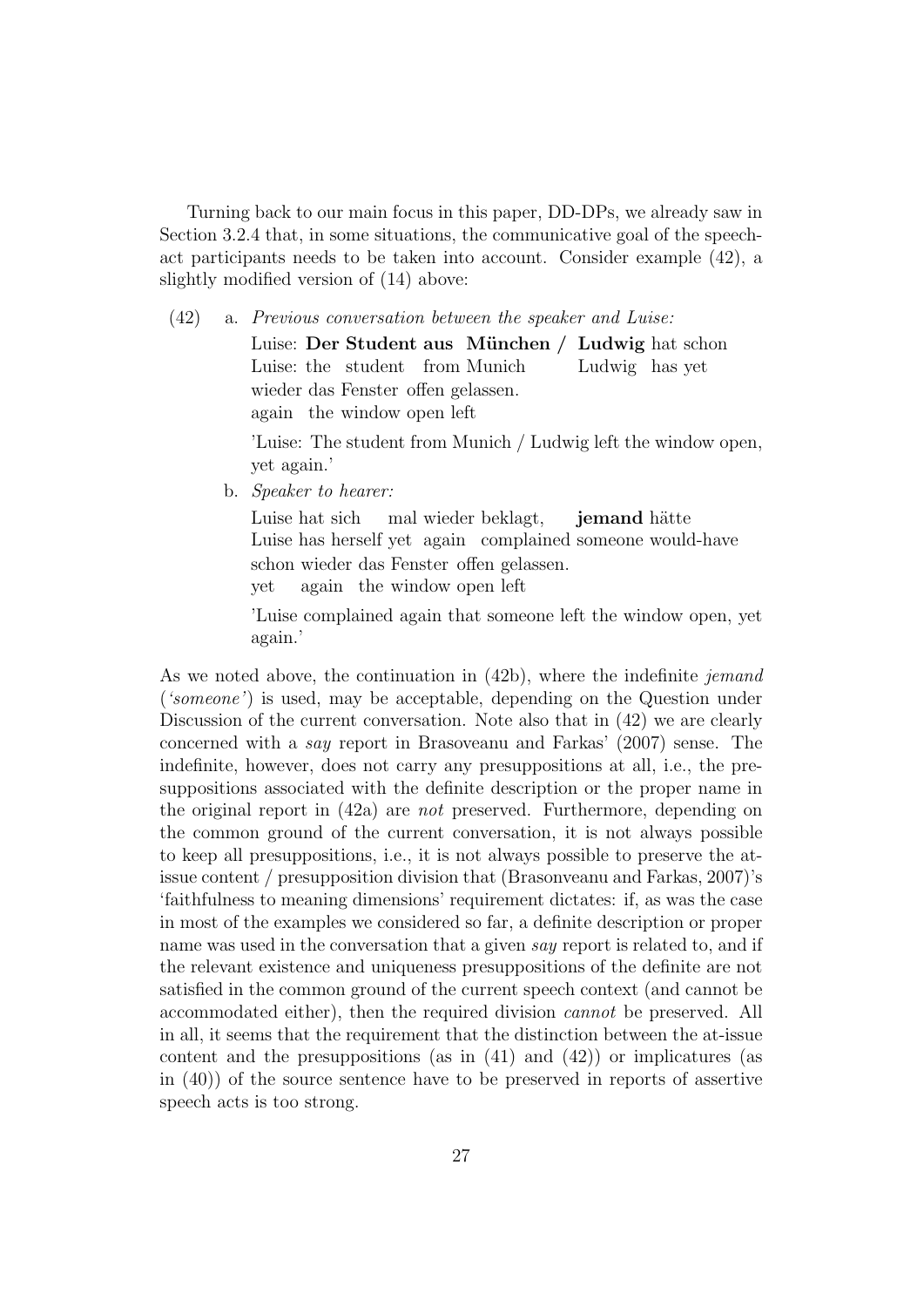#### 4.3 Our Presuppositional Analysis

A potential problem for our analysis is that, from the perspective of the hearer, the presupposition of DD-DPs we propose in  $(25b)$  can never be falsified, since there always is a speaker-hearer asymmetry<sup>21</sup>. This problem may be resolvable, however, if we follow (Schlenker, 2007): Schlenker, discussing expressives, argues that certain expressions carry a particular kind of presupposition, namely 'self-fulfilling presuppositions' which are always satisfied, irrespective of any speaker-hearer asymmetries. A self-fulfilling presupposition is 'one which is indexical (it is evaluated with respect to a context), attitudinal (it predicates something of the mental state of the agent in that context), and sometimes shiftable (the context of evaluation need not be the context of the actual utterance' (Schlenker, 2007, p. 237). The presupposition of DD-DPs could accordingly be regarded as being both indexical and shiftable. The remaining question, however, is whether it is also attitudinal in Schlenker's  $(2007)$  sense. If that were the case, we could regard the presupposition of DD-DPs as systematically informative, i.e., as a self-fulfilling presupposition (cf. Schlenker, 2007, p. 240), and the problem that the presupposition we assign to DD-DPs can never be falsified by the hearer could be resolved.

Another puzzle that arises from our analysis is that unembedded DD-DPs are not acceptable, even in cases where the preceding discourse would satisfy the DD-DP's presupposition. Consider the example in (43) for illustration.

- $(43)$ I habe gestern mit Luise geredet und sie hat mir von ihrem have yesterday with Luise spoken and she has me of her Arbeitsalltag erzählt. #Der und der lässt immer die Fenster work routine told the and the leaves always the windows offen.
	- open

'I spoke to Luise yesterday and she told me about her work routine. #Someone ('the and the') always leaves the windows open.'

At the point where the DD-DP in (43) is evaluated, it is clear from the speaker's utterance that there indeed exists a relevant speech context other than the current one, namely a previous conversation between the speaker and Luise. It seems that the presupposition we propose in (25b) can be bound to that context, nonetheless the use of the DD-DP is infelicitous. And, adding to the confusion even more, DD-DPs appear to become acceptable if they appear as items in a list as in the following example:

 $21$ This problem also arises for certain presuppositional approaches to specific indefinites (e.g., Ionin 2006; Krifka 2001; Schlenker 2006b; Cresti 1995; Jäger 2007; Yeom 1998).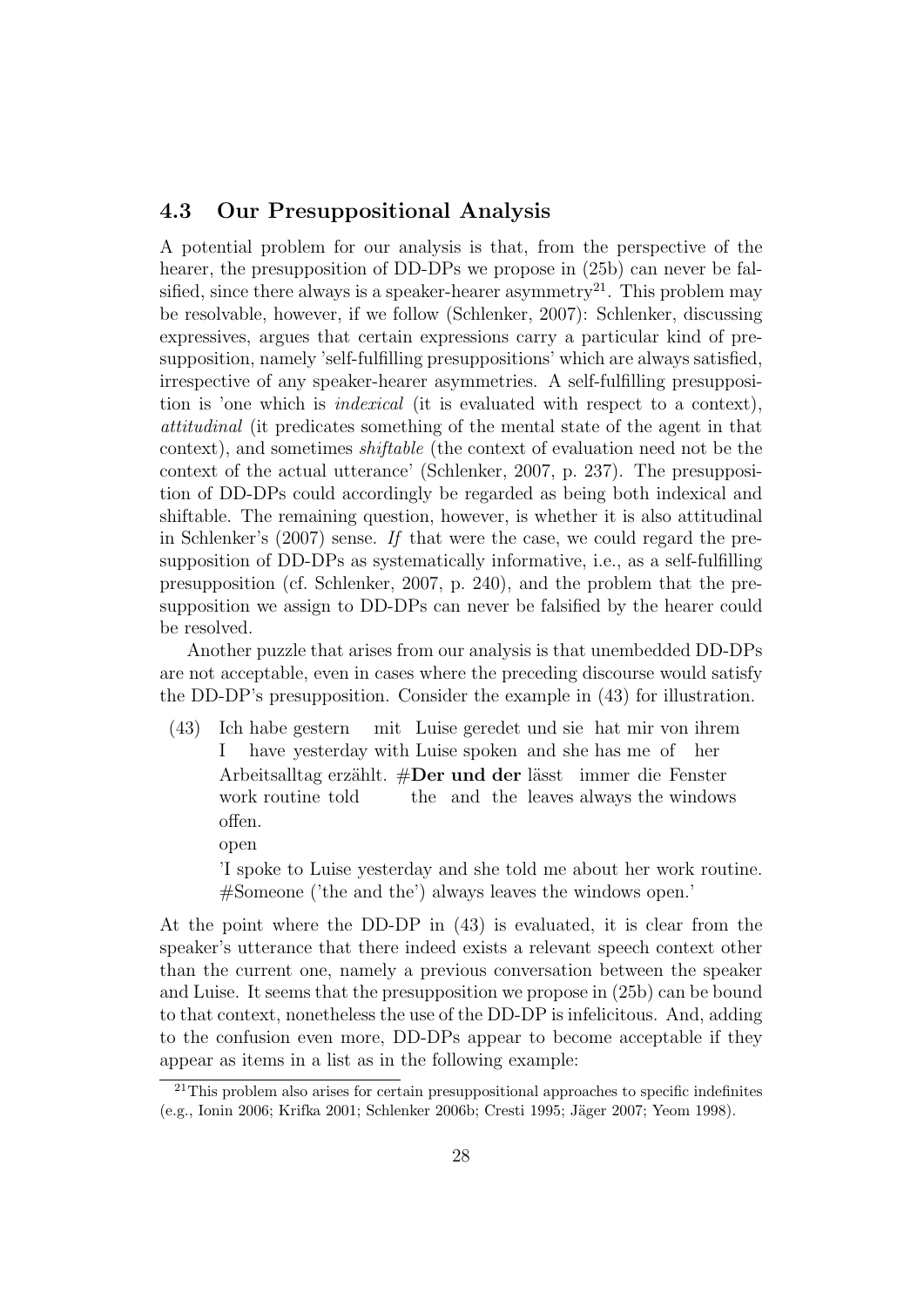(44) Ich habe gestern mit Luise geredet und sie hat mir von ihrem I have yesterday with Luise spoken and she has me of her Arbeitsalltag erzählt. Der und der lässt immer die Fenster work routine told the and the leaves always the windows offen, die und die setzt nie open the and the puts never new neuen Kaffee auf und der und der coffee on and the and the kommt immer zu spät.

comes always too late

'I spoke to Luise yesterday and she told me about her work routine. Someone ('the and the') always leaves the windows open, someone else ('the and the') never brews new coffee, and someone else ('the and the') is always late.'

The analysis we propose in (25) admittedly cannot account for this particular use of DD-DPs in any straight-forward fashion, but further work may provide new insights.

#### 4.4 Evidentiality

Returning to the example in (43), it seems that expressions like sollen ('shall') or angeblich ('alledgedly') make the use of DD-DPs in matrix clauses, i.e., in unembedded contexts, acceptable (cf. (45)).

(45) Ich habe gestern mit Luise geredet und sie hat mir von ihrem I have yesterday with Luise spoken and she has me of her Arbeitsalltag erzählt. Der und der lässt angeblich immer die work routine told the and the leaves allegedly always the Fenster offen. / Der und der soll immer die Fenster offen windows open the and the shall always the windows open lassen.

leave

'I spoke to Luise yesterday and she told me about her work routine. Someone ('the and the') apparently always leaves the windows open. / Someone ('the and the') is said to always leave the windows open.'

In contrast to (43), the insertion of expressions that can be regarded as evidential expressions (like, e.g., sollen ('shall') or angeblich ('allegedly'), cf., e.g., Schenner 2008) leads to the acceptability of DD-DPs in (45). It thus seems that the felicitous use of DD-DPs is somehow connected to evidentiality. This would correspond nicely to our observation that the information the speaker is conveying must have been presented in a certain way (i.e., with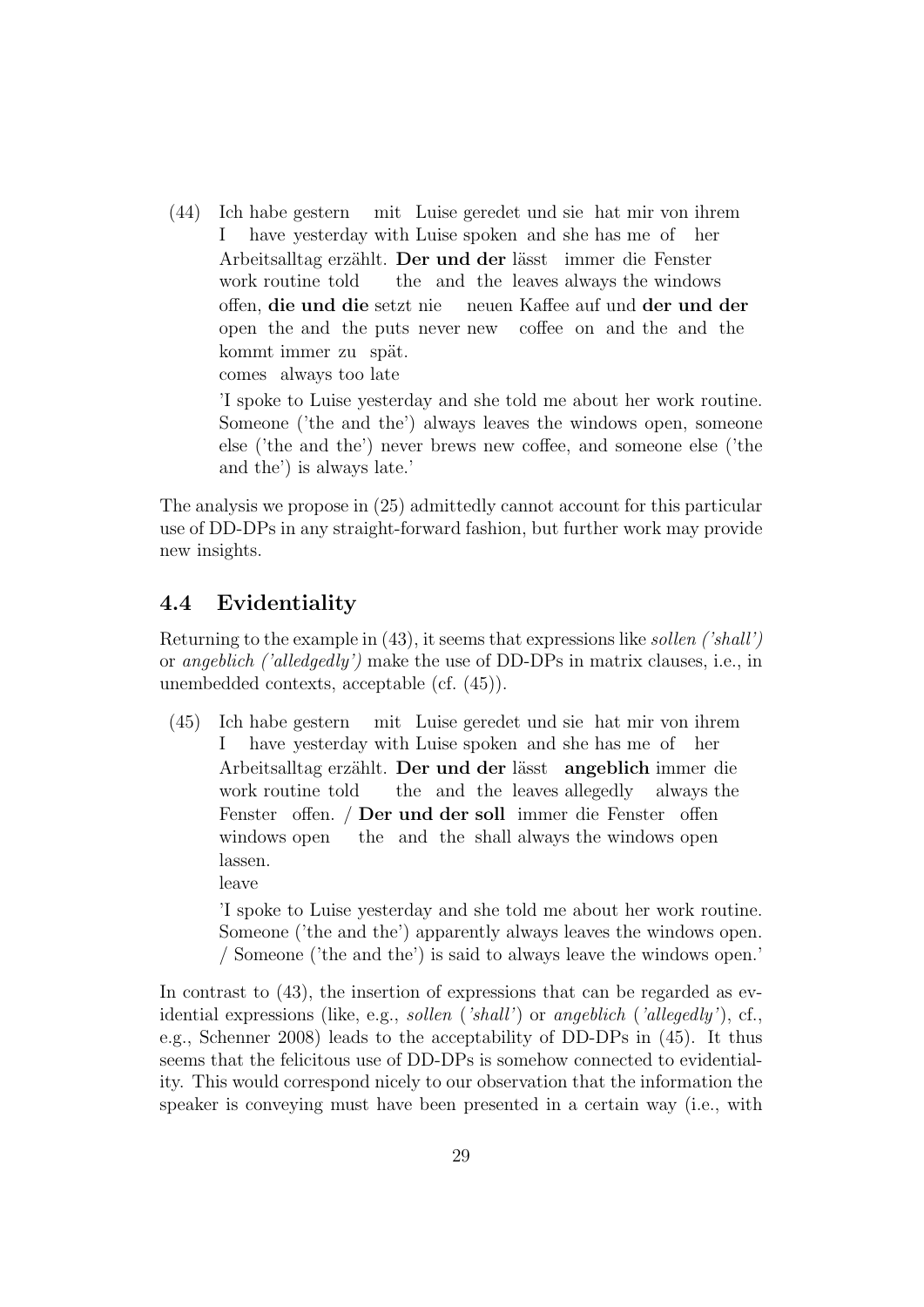the help of a definite description or a proper name) and that the information is based on a certain source (i.e., a presupposed speech context). But, as of yet, we have not pursued this line of thought any further.

## 5 Conclusion

In this paper, we have given a semantic analysis of DPs with doubled definite determiners in German that, together with the pragmatic principle of 'Maximize Presuppositions' and the notion of implicated presuppositions, can account for the use of DD-DPs. The main characteristics of DD-DPs are that they are related to a conversation other than the current one, and that they indicate that a definite description or proper name is used in that conversation. Additionally, if used with an NP complement, DD-DPs give rise to the implicated presupposition that the restrictor set of the DD-DP is not a singleton.

## References

Brasonveanu, Adrian and Farkas, Donka (2007), Say Reports, Assertion Events and Meaning Dimensions. In: Alboiu, Gabriela, Avram, Andrei, Avram, Larisa, and Isac, Daniela (eds.), Pitar Mos: A Building with a View. Papers in Honour of Alexandra Cornilescu, Bukarest: Editure Universitatii din Bucuresti, pp. 23–43. URL http://people.ucsc.edu/∼abrsvn/ ACORN.Brasoveanu.Farkas.pdf

Cresti, Diana (1995), Indefinite Topics. Ph.D. thesis, MIT.

- Elbourne, Paul D. (2005), Situations and Individuals. Cambridge, Mass.: MIT Press.
- Grice, H. Paul (1975), Logic and Conversation. In: Cole, Peter and Morgan, Jerry L. (eds.), Syntax and Semantics, vol. 3, New York: Academic Press, pp. 41–58.
- Heim, Irene (1991), Artikel und Definitheit. In: von Stechow, Arnim and Wunderlich, Dieter (eds.), Ein internationales Handbuch der zeitgenössischen Forschung, Berlin: DeGruyter, pp. 487–535.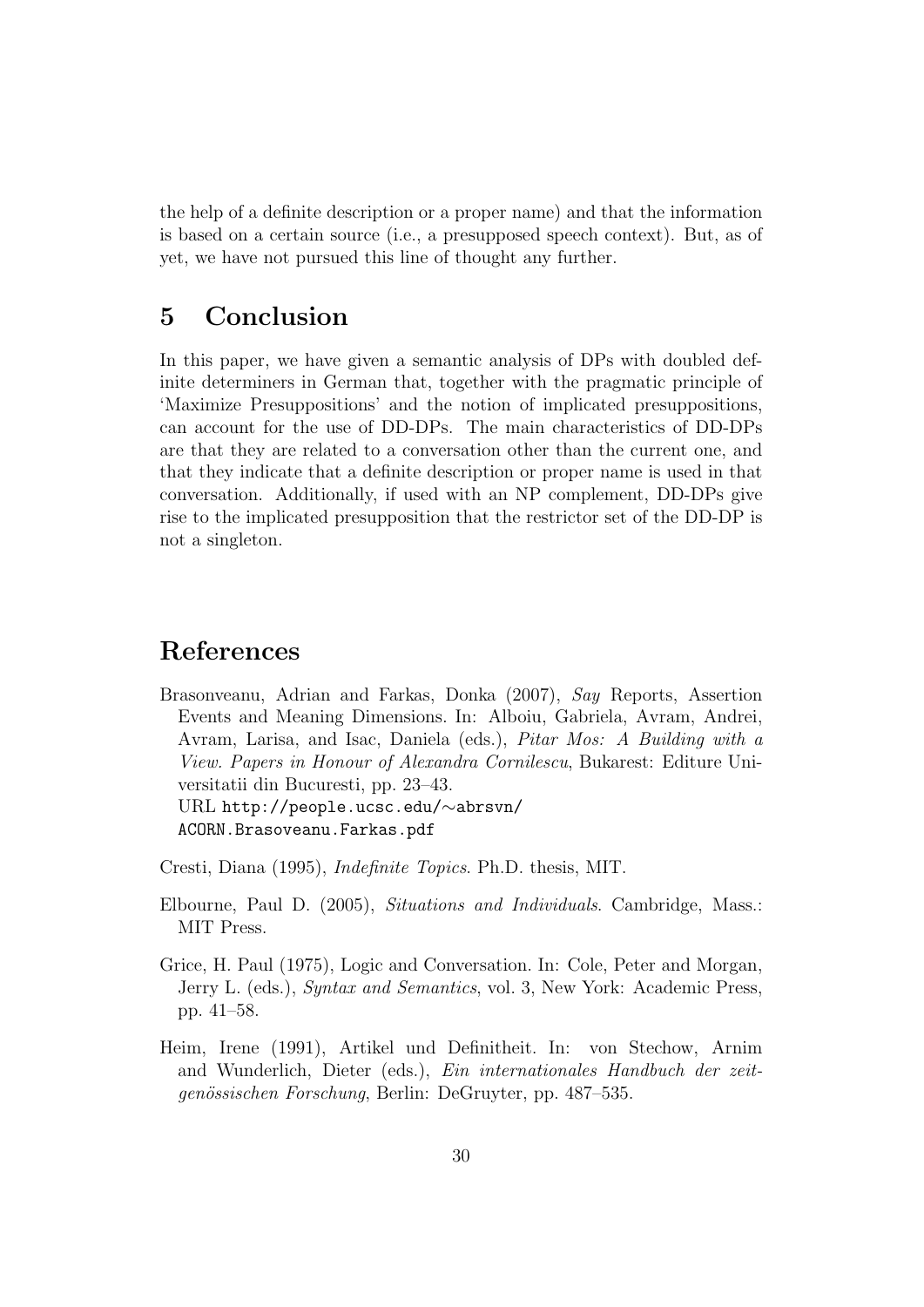- Ionin, Tania (2006), This is Definitely Specific: Specificity and Definiteness in Article Systems. Natural Language Semantics, 14(2):175–234. URL http://springerlink.com/content/vg44338617643480/ fulltext.pdf
- Jäger, Gerhard (2007), Partial Variables and Specificity. In: Sauerland, Uli and Stateva, Penka (eds.), Presupposition and Implicature in Compositional Semantics, Basingstoke, UK: Palgrave MacMillan, pp. 121 – 162.
- Krifka, Manfred (2001), Non-novel Indefinites in Adverbial Quantification. In: Condoravdi, Cleo and Renardel de Lavalette, Gerard (eds.), Logical Perspectives on Language and Information, Stanford: CSLI Publications, pp.  $1 - 40$ .
- Percus, Orin (2006), Anti-presuppositions. In: Ueyama, Ayumi (ed.), Theoretical and Empirical Studies of Reference and Anaphora: Toward the Establishment of Generative Grammar as an Empirical Science. Report of the Grant-in-Aid for Scientific Research (B), Project No. 15320052, Japan Society for the Promotion of Science, pp. 52–73. URL http://semanticsarchive.net/Archive/Gl3YzhIM/ AntipresuppositionsVersion1.pdf
- Sauerland, Uli (to appear), Implicated Presuppositions. In: Steube, Anita (ed.), Sentence and Context, Berlin: DeGruyter. URL http://www.zas.gwz-berlin.de/mitarb/homepage/sauerland/ Sauerland.V24.pdf
- Schenner, Matthias (2008), Semantic Complexity of Evidentials: Some Typological Parameters. In: Kokkonidis, Miltiadis (ed.), Proceedings of LingO 2007, Oxford: University of Oxford, pp. 204–211. URL http://www.ling-phil.ox.ac.uk/events/lingo/papers/ matthias.schenner.pdf
- Schlenker, Philippe (2006a), 'Maximize Presupposition' and Gricean Reasoning, (Squib). URL http://www.linguistics.ucla.edu/people/schlenker/ MaxPres.pdf
- Schlenker, Philippe (2006b), Scopal Independence: A Note on Branching and Island-Escaping Readings of Indefinites and Disjunctions. Journal of Semantics, 23(3):281–314.

URL http://jos.oxfordjournals.org/content/vol23/issue3/ index.dtl